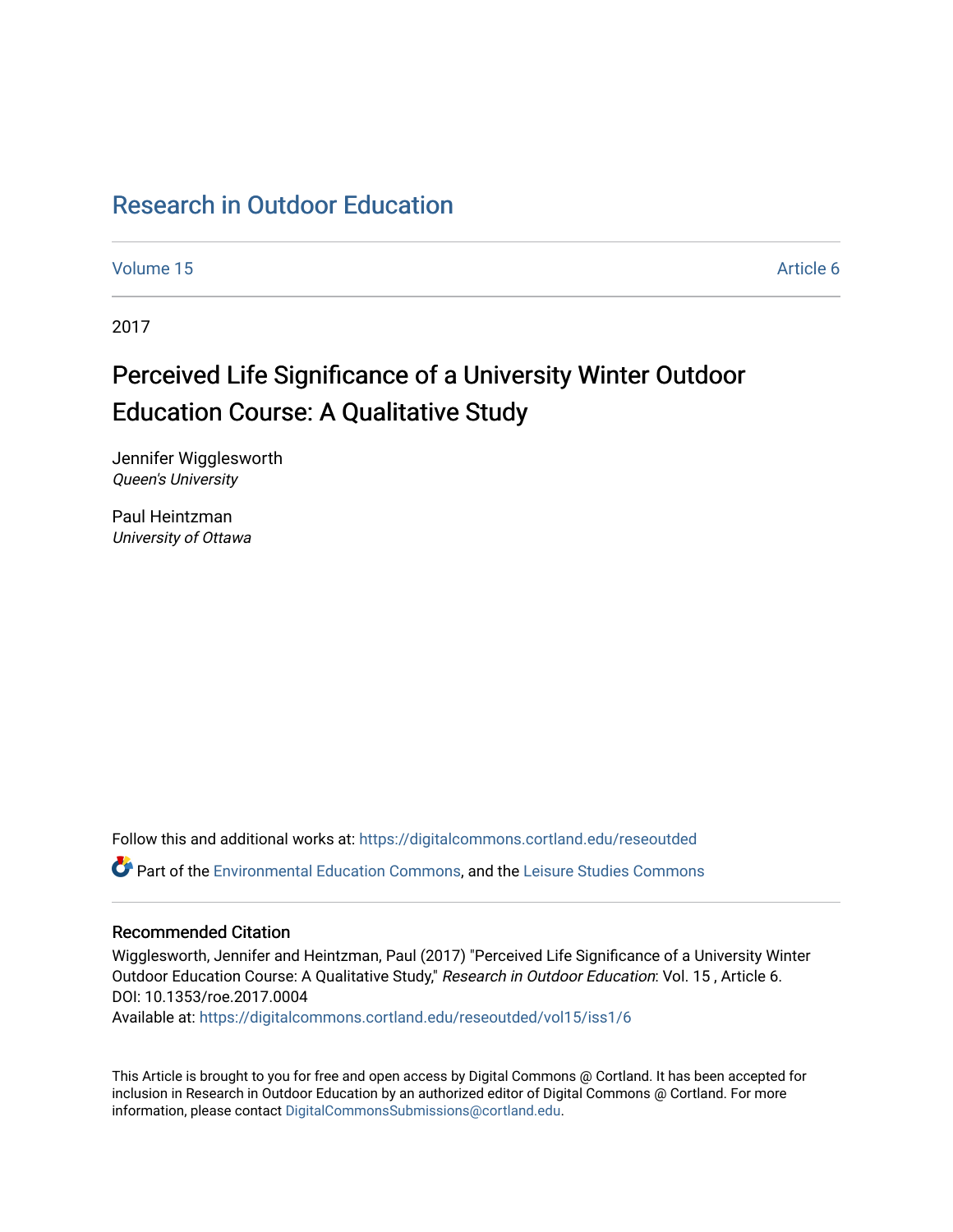## **Perceived Life Significance of a University Winter Outdoor Education Course**

A Qualitative Study

Jennifer Wigglesworth Paul Heintzman

## **Abstract**

This qualitative study explored the life significance of a winter, bilingual (French/English), outdoor education (OE) course offered by a Canadian university. The current investigation involved 16 in-depth interviews with alumni who had taken one of the university's winter OE courses more than 20 years earlier. Interpretive analysis of interview data found the following significant life impacts: development of interpersonal/social skills; selfdiscovery; environmental awareness; leisure style change; transfer to others; and increased outdoor knowledge/skills. The researcher used "how and why" questions to probe for processes that linked the course experiences and activities with significant life impacts. The processes identified included: personal growth opportunities; group experience; new or different experience; and toughness of climate/weather.

**Keywords:** significant life experience, outdoor education, winter

**Jennifer Wigglesworth**, School of Kinesiology & Health Studies, Queen's University; **Paul Heintzman**, Leisure Studies, School of Human Kinetics, University of Ottawa.

Address correspondence to Jennifer Wigglesworth, School of Kinesiology and Health Studies, Queen's University, 28 Division Street, Kingston, ON, K7L 3N6, Canada. Phone: 613-888-2375. Email: 12jcw4@queensu.ca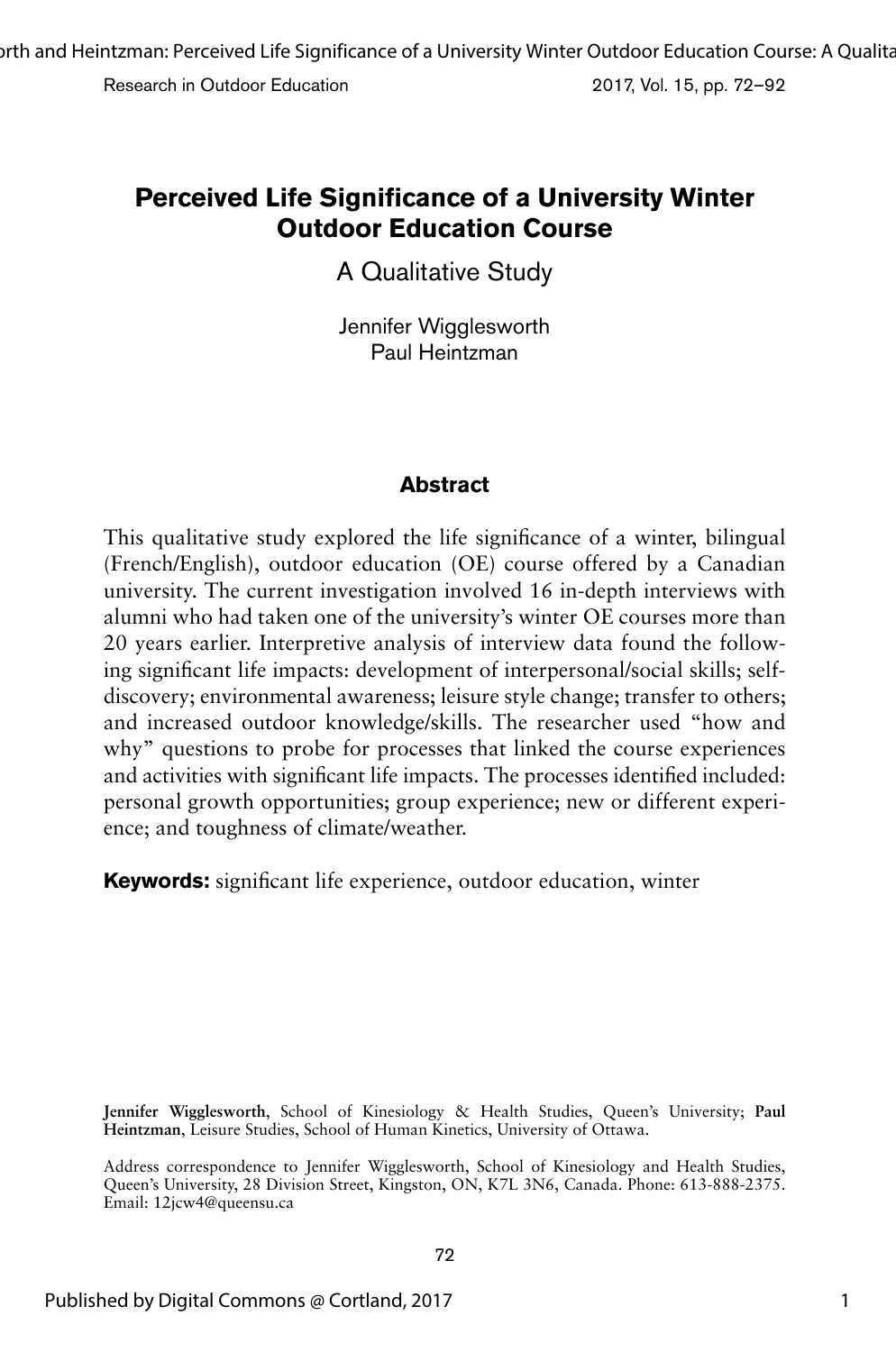This qualitative study, part of a larger project (Wigglesworth, 2012), investigated the life significance of a winter, bilingual (French/English), Outdoor Education (OE) course offered by the physical education/human kinetics school of a Canadian university. The researchers explored whether this course had significant long-term effects on participants, and if so, the course processes that contributed to a significant life experience (SLE). Sixteen university alumni who participated in this course between 1976 and 1992 were interviewed.

This paper begins with a brief literature review, the study's significance and aims, and the methods employed. Results, including participant characteristics, outcome and process themes and the course as a confirmatory experience, are presented and discussed. The conclusion explores the findings, limitations and implications.

Daniel's (2007) research on the life-significance of a university wilderness expedition frames this study. The research is retrospective and takes "a life-span perspective, seeking to understand how experiences that may have occurred 20 or 30 years ago continue to influence people's feelings or behavior" (Chawla, 2006, p. 361). The project's theoretical framework is Significant Life Experience (SLE) research where participants are asked to recount experiences of their own choosing (Tanner, 1980). SLE seeks to understand the long-term value of earlier life experiences by sampling autobiographical memories. SLE research asks to what extent lessons are transported into other life contexts and whether these changes are longlasting or short-lived.

Daniel's (2003) study identified six characteristics of SLEs that make them significant. First, it mentally, spiritually, physically, emotionally, and/or socially changes the participant in some way (i.e., perspective, behavior or belief). Second, it constitutes a new or extraordinary experience beyond normal routine. Third, it provides something useful for the participant in the future, such as a reference point or a life lesson. Fourth, specific meaning is derived from or attributed to it. Fifth, one considers it to have been caused by something other than chance—God, a guiding force, or a higher power. Sixth, due to its nature, magnitude, or timing, it moves the individual beyond routine into the exceptional. Daniel's characteristics derive from *Webster's New International Dictionary*'s (1981, Vol. III) definition of significant: "standing as a sign; suggesting or containing some concealed, disguised or special meaning; having or likely to have influence or effect; characterized by conveyance of an idea, thought or feeling" (p. 2116) and he drew upon writings on religious or spiritual experience (Loder, 1989), transformative experiences (Brown, 1989), and mystical and transcendent experiences (James, 1902; Maslow, 1964).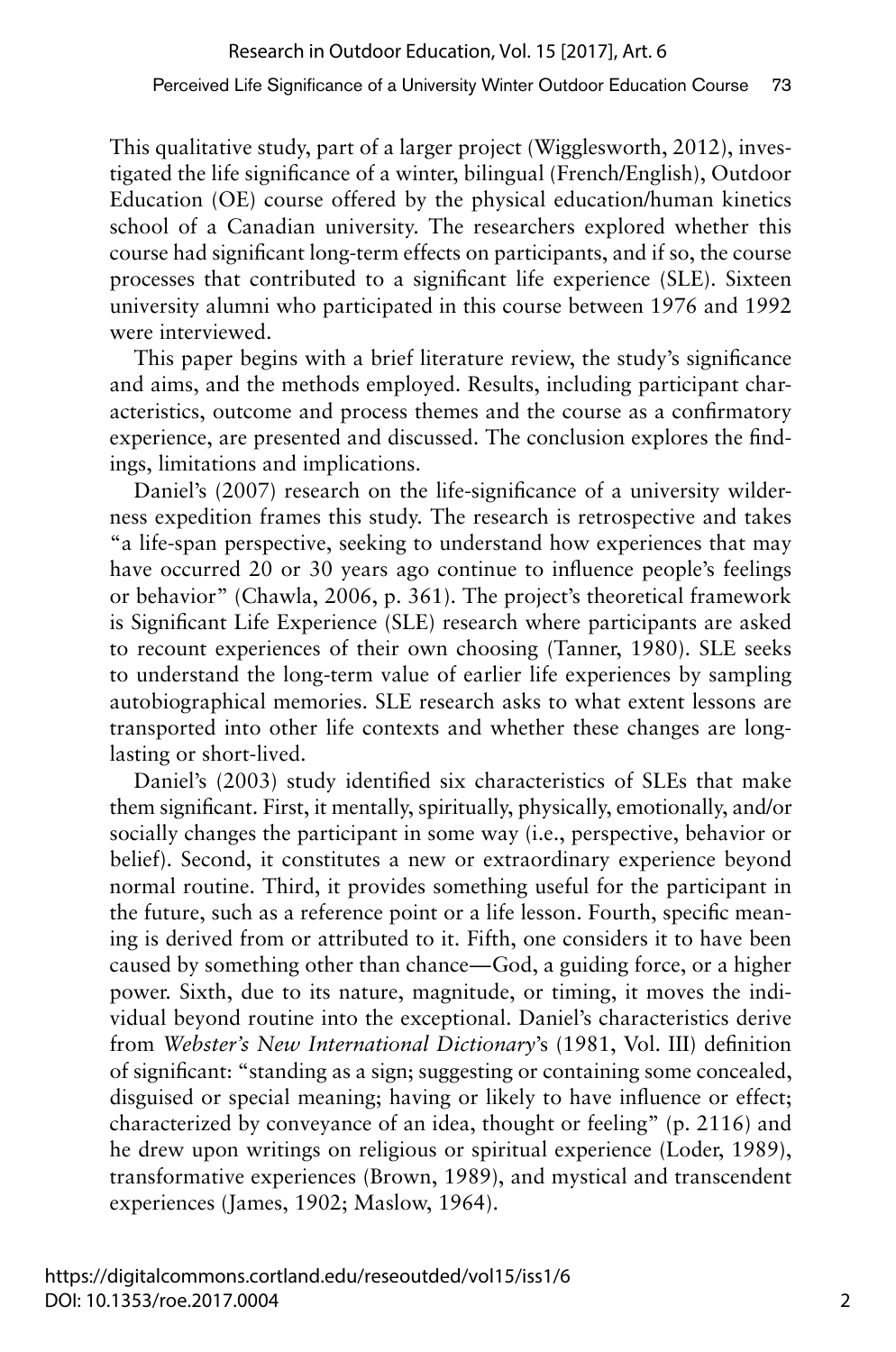OE program outcomes are often categorized into intrapersonal, interpersonal and environmental impacts. Intrapersonal relationships consist of how an individual gets along with oneself. Some examples include selfconcept, spirituality, confidence and self-efficacy (Priest, 1999). Interpersonal relationships consist of how people get along with of two or more people and involve communication, cooperation, trust, problem solving, conflict resolution, and leadership influence (Priest, 1999). Environmental relationships refer to the interactions between human society and the environment's natural resources, such as how people influence environmental quality negatively by polluting or positively through recycling. According to Priest's (1988) OE model, environmental relationships can be ecosystemic, i.e., the interdependence of living organisms in an ecological macroclimate, or ekistic, i.e., interactions between human society and natural resources. This study pertains to ekistic relationships in regards to environmental impacts.

Although there has been considerable exploration of the learning outcomes that students experience in OE courses, there is a need for understanding *how* these outcomes are achieved. There is increasing interest to move beyond simply focusing on program-specific outcomes to developing more evidence-based models that analyze the influence of specific mechanisms of change (Ewert & Sibthorp, 2009; McKenzie, 2003; Sibthorp et al., 2007). For example, Sibthorp et al. (2007) and Ewert and Sibthorp (2009) have sought to establish links between OE course components and outcomes.

The current study used a qualitative methodology to study both course outcomes and processes. In this investigation, outcomes were defined as the significant life impacts that participants perceived from partaking in the course, and processes are defined as the dimensions that linked participation in the course with outcomes and a SLE. Results were divided into outcome and process themes. Outcome themes address the question of *what were the significant impacts of the course* and process themes address the question of *what about the course* led to significant life impacts. Some processes include: achieving success, having fun, learning new skills and being responsible for yourself, peacefulness, a novel or unfamiliar setting, physical challenge, emotional challenge, and co-operative behavior and decision-making (McKenzie, 2000; Baldwin et al., 2004).

OE research on winter experiences is underdeveloped. Svoboda and colleagues' (2015) interviews with 12 participants on a winter experiential education course in the Czech Republic found four main themes representing participants' experience of the course: inner self-experience and reflecting on life; relationships with others; nature; and embodied phys-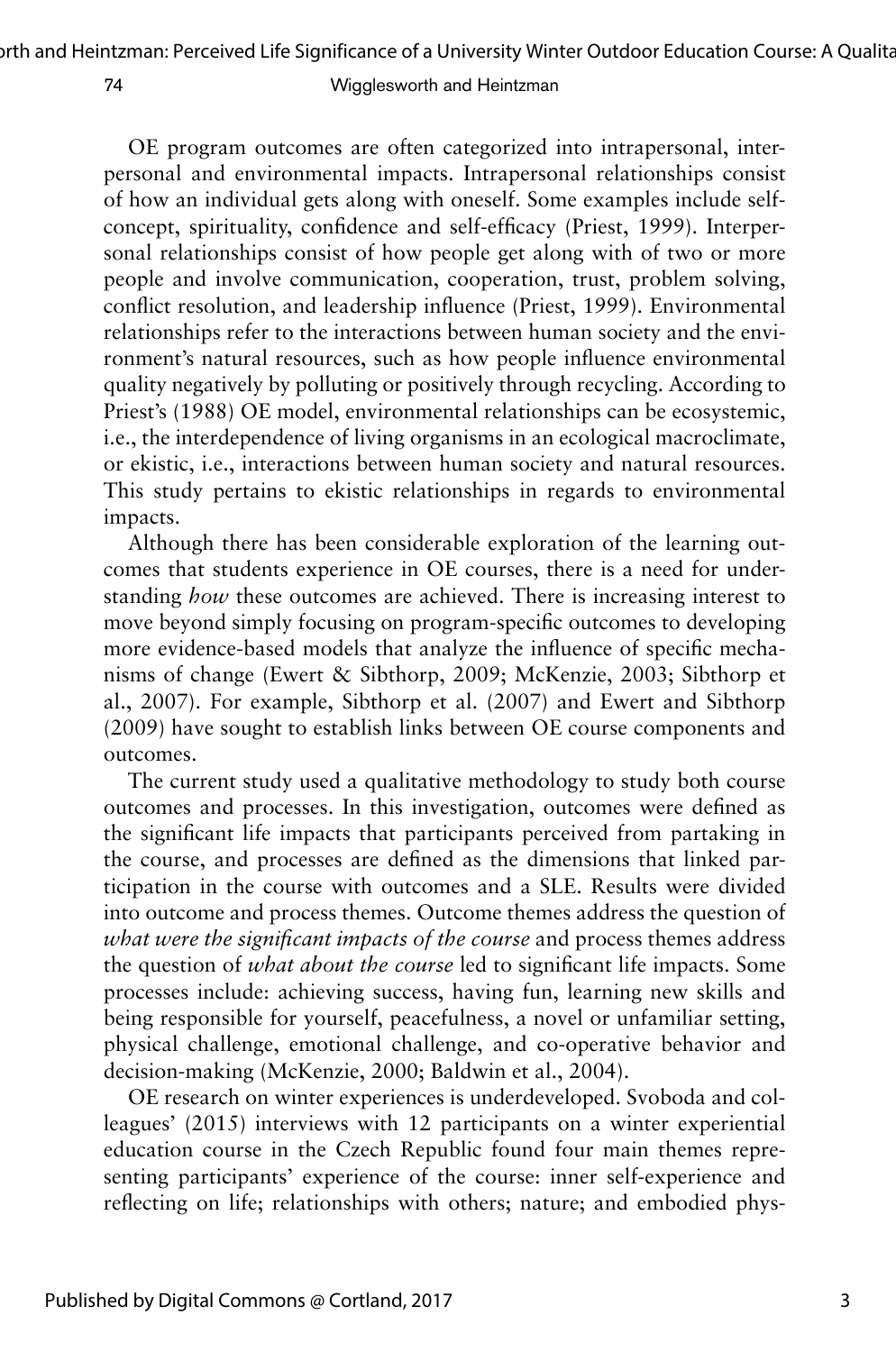ical demands. Jirásek and Jirásková's (2014) exploration of a two-week snowshoeing course in Slovakia and Poland discovered several themes: thinking and searching for one's self and for the purpose of life; stopping and calming; experiencing difficult situations in regards to basic needs; and apprehension of overcoming natural elements, such as the fear of the cold. The current study contributes to this discussion by exploring the role of the winter landscape in participants' perceptions of an OE course as a SLE.

This study is significant for several reasons. First, scholars have called for more research on the long-term effects of wilderness experiences through retrospective and longitudinal studies (Daniel, 2003; Kellert, 1998) as there is currently relatively little research on the life significance of university OE courses. Second, although this study stemmed from research by Daniel (2003), his research examined the life significance of an outdoor wilderness expedition, while the current research explored the life significance of an OE course. Third, the current study's findings will add to the SLE literature with respect to the winter climate in which the course was completed. Fourth, while other studies have identified similar processes, the current study investigates whether these processes can have long-term significant life impacts 20 years after program participation. Fifth, this study examines a bilingual (French/English) OE course. Sixth, this research seeks to establish relationships among course components and impacts by investigating *why* the participants found the OE experience to be significant and what aspects of the course led to this discovery. Research on the *processes* that link an OE course with a SLE is still very much in its infancy. Seventh, the current research may also advance the learning theory of experiential education.

The purpose of this study was to discover if a winter OE course is perceived to have lasting impacts and whether the course is perceived as a SLE. Subsidiary research purposes entailed developing an understanding of: long-term influences that OE courses have on participants' intrapersonal, interpersonal and environmental relationships and processes that lead to these influences.

## **Methods**

A qualitative methodology was best suited for this study. In-depth, semistructured interviews offered the advantages of prompting participants, establishing and maintaining rapport, clarifying questions, and gathering unexpected information (Henderson & Bialeschki, 2002). The authors ob-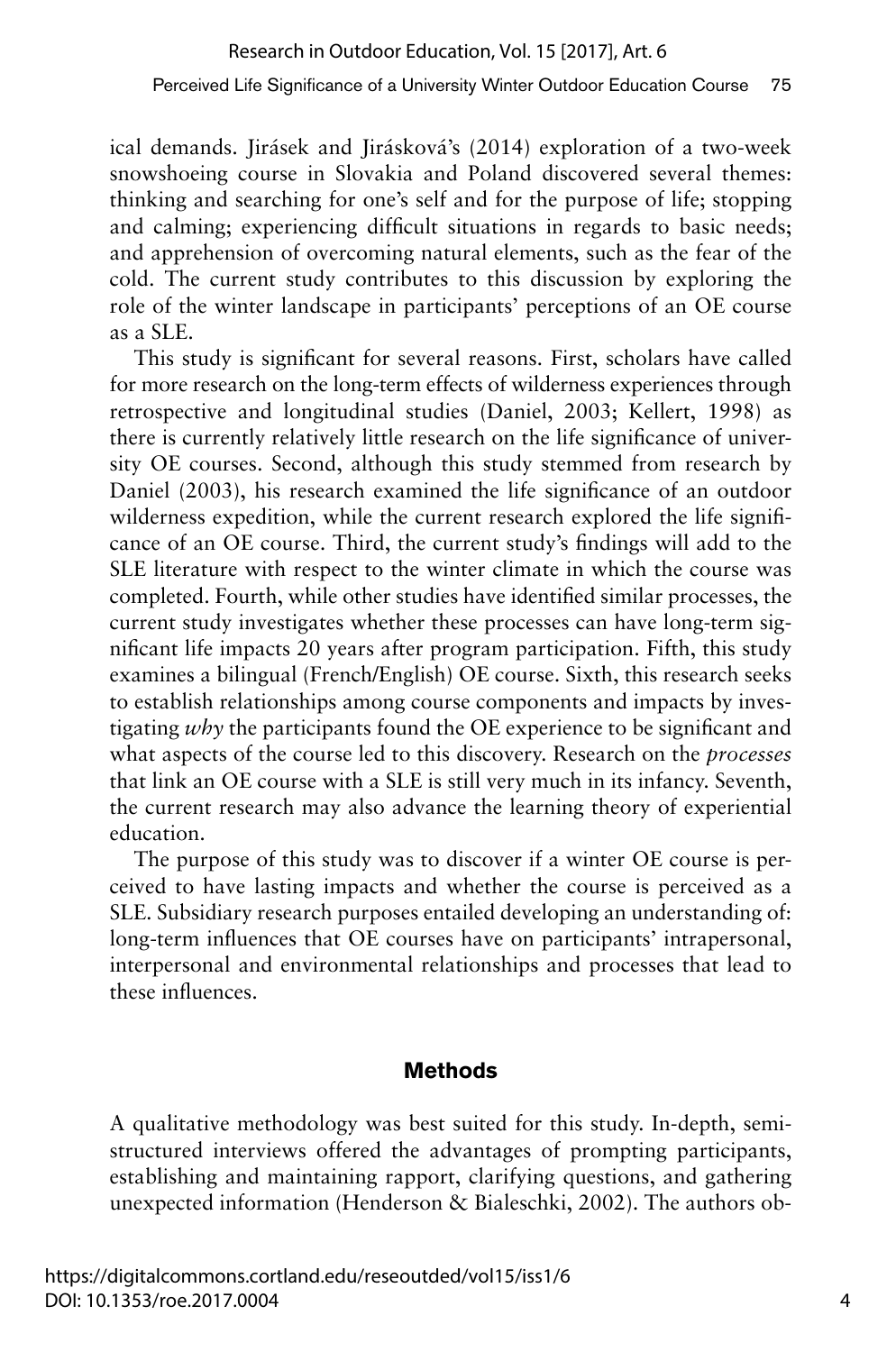tained ethical clearance for the project from the university they were affiliated with at the time of the study.

The research project examined a 12-day winter OE course offered by a Canadian university since 1975 (the course was subsequently abolished in 2010). Over this period of time, the course outline, location and duration changed and evolved, but the course purpose and objectives remained the same. Originally, the course was based at the university camp, but when the camp was sold in the early 1990s, the course was held in other locations or in the context of a trip (however, all 16 participants took the winter course at the university camp). The course was offered during the university's February study break, in addition to a complete weekend (Friday night to Sunday) two weeks prior. Students received four credits, rather than three credits, for the course; therefore, students obtained substantial credits for a two week course. The 1979/1980 course calendar description read: "Introduction to social, organizational, technical, environmental and educational topics associated with group living, ecology and winter camping skills, conducted in an appropriate setting." The 1979/1980 course outline stated that the course purpose was "the discovery of the educational potential of life in a group atmosphere of a winter camp," where the emphasis was upon "learning to use and to teach the use of the environment in the winter season." The 1979/1980 course was designed "to help everyone discover and develop their personal fundamental values." Course content included units on social integration, orienteering, expedition, camp craft workshops, cross-country skiing and snowshoeing, the snow house, the trio, and projects (service, snow sculpture, reading). The 1998 course purpose and the objectives were almost identical to the 1979–80 course outline although the course location was different.

The sample was selected through a combination of purposive and theoretical sampling (Glaser & Strauss, 1967; Patton, 1990). Purposive sampling is used in exploratory research to select people who are especially informative for the research question under study (Patton, 1990). As the study focused on the significant life effect of the course, participants were selected from those who had taken the course over 20 years ago (i.e., between 1976 and 1992). The sampling strategy recruited participants in the following order: the university's alumni directory, a notice in the alumni newsletter of the faculty that offered the course, former course instructors, and the snowball technique. Theoretical sampling determined a final sample size of 16 participants. Data collection stopped once the researcher attained theoretical saturation (i.e., no new conceptual insights were being generated from the interviews) (Glaser & Strauss, 1967).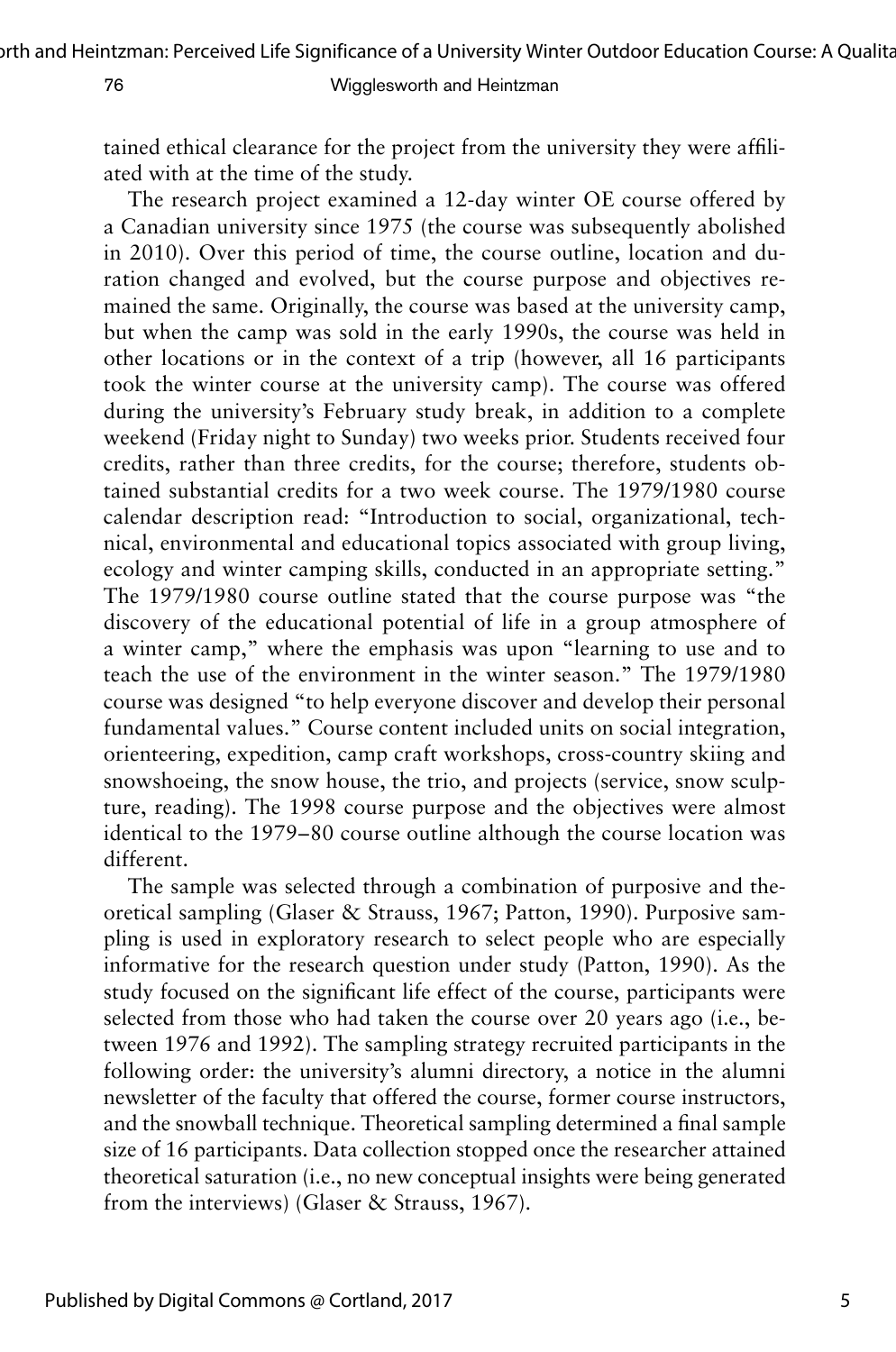Perceived Life Significance of a University Winter Outdoor Education Course 77

An interview schedule patterned upon Daniel's (2005) six open-ended questions about life significance was used for consistency across studies (Shooter, 2010). "How and why" questions were used to probe for processes linking the course experiences and activities with significant life impacts.

The interviews, 45 minutes to an hour in length, were conducted inperson and in English (two French participants completed their interviews in English, which was their second language). The interviews were audiotaped with the participants' consent. The first author manually transcribed and coded the interviews. Interpretive analysis was used to inductively analyze the data using the constant comparative method (Corbin & Strauss, 1990), whereby the transcripts were carefully read, reread and coded to determine recurring themes and patterns (Patton, 1990). While a theme represented at least half of the participants' shared perceptions, a sub-theme represented only a few of the participants' shared perceptions. To ensure that the interpretation of data was valid, the second author reviewed the transcripts and themes while member checking involved providing participants with a copy of their own interview transcript as well as a summary of the themes to review.

#### **Results**

#### **Participants**

The majority of the participants took the winter course at 21 or 22 years of age; however, one was 27 years. There were nine females and seven males. Most stated that they had not participated in a winter OE program before taking the university course; however, a few had extensive prior outdoor experience. At the time of the interview, six were elementary or high school teachers, two were university professors, and two were senior managers of a recreational park or conservation area. One participant was retired. Other occupations included a wellness company employee, a business analyst, a real estate agent, an athletic performance consultant, and a bike/ ski shop owner. Participants practised a range of outdoor activities and exhibited a variety of outdoor skills. Most participants shared they were active in the outdoors; however, a few mentioned they were no longer very active. Motivations for enrolling in the course were interest in the outdoors, to experience fun, to spend time with friends, and to gain knowledge of outdoor techniques and survival. Several participants mentioned taking the course for "quick and easy credits." Thirteen of the 16 participants took a summer OE course offered by the same university, and thus the results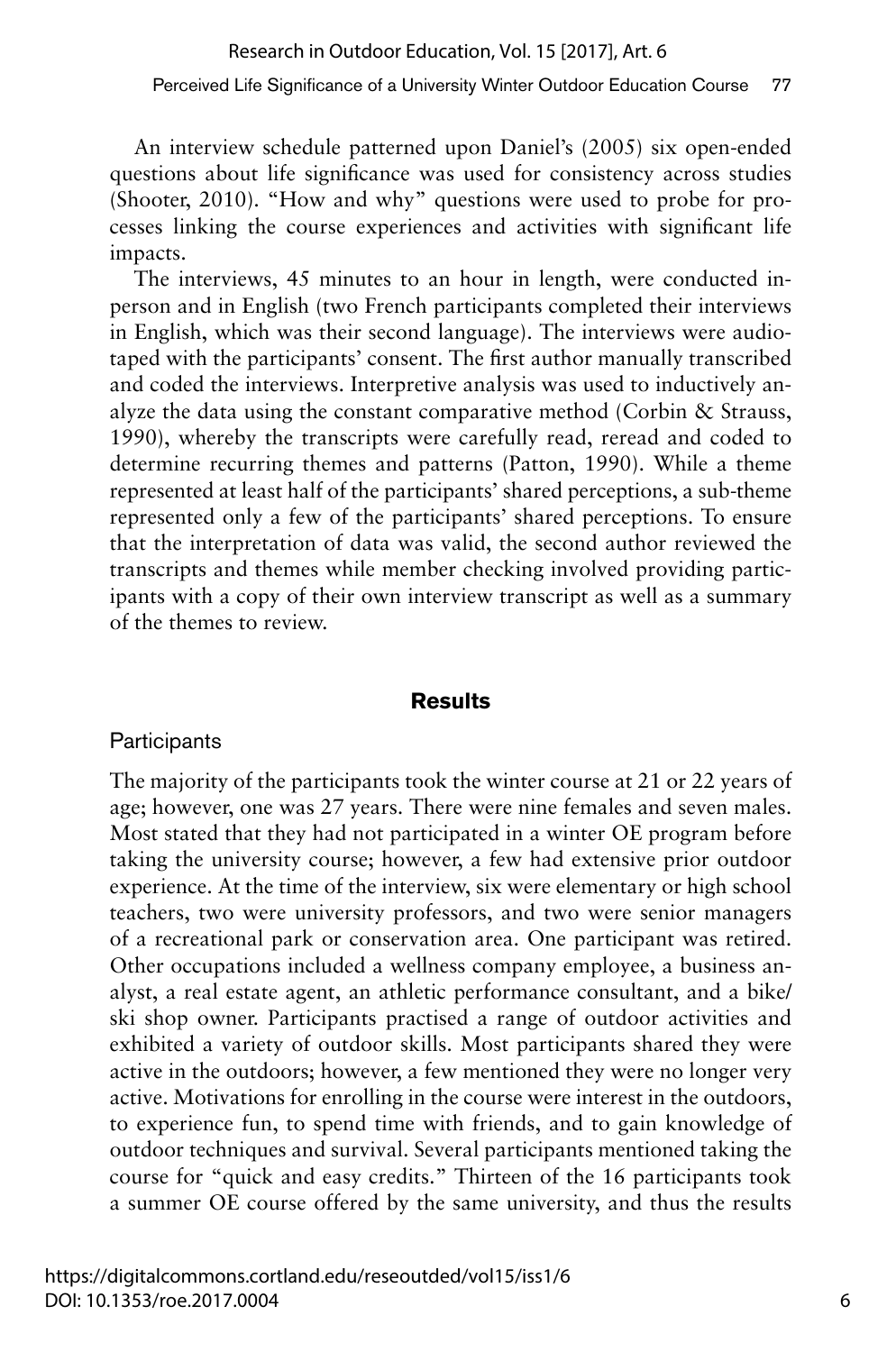orth and Heintzman: Perceived Life Significance of a University Winter Outdoor Education Course: A Qualita

78 Wigglesworth and Heintzman

sometimes include comparisons participants made between the winter and summer courses. All participants have pseudonyms.

## Outcome Themes

Most participants discussed the positive role of the winter course in their lives. None felt that the course was an overall negative experience. Only after being specifically asked or probed by the researcher did a few speak of negative events during the course. However, most often these negatives were viewed as challenges that contributed to an overall positive, learning experience. Data analysis discovered the following outcome themes as significant life impacts: development of interpersonal/social skills; selfdiscovery; greater environmental appreciation; transfers to others; and increased outdoor knowledge/skills. One outcome sub-theme that emerged was leisure style change. The themes will be presented along with relevant literature.

**Development of interpersonal/social skills.** Barbara spoke of a negative group experience in the course that helped her see the challenges of interpersonal relationships:

In my winter experience I saw a totally dysfunctional group. . . . I think it made a difference in my . . . life development. . . . It was another group experience that showed me the challenges and the beauty of . . . trying to pull together a group . . . of people. . . . Coming from a group of people to a real team.

Likewise, Quentin mentioned how the course was conducive to developing trust and learning to rely on other people. Quentin recalled his "rookie mistake" of wearing a cotton turtleneck for winter activities. Fortunately, a woman on the trip had an extra polypropylene undergarment that he borrowed and didn't take off for the entire course. When asked to identify a long-term impact of the course on his ability to relate to other people, Quentin responded, "Those who don't know how to work amongst others, they're brought to the forefront very quickly  $\dots$  it was a great course  $\dots$ because it reinforced a lot of life skills and made you realize the importance of pitching in." Isabelle discussed how the course contributed to learning how to "adapt to people's strengths."

Participants' friendships and work settings were often influenced by the course. When asked if he would recommend the course to a current student, Peter explained: "I would suggest it because . . . you draw on some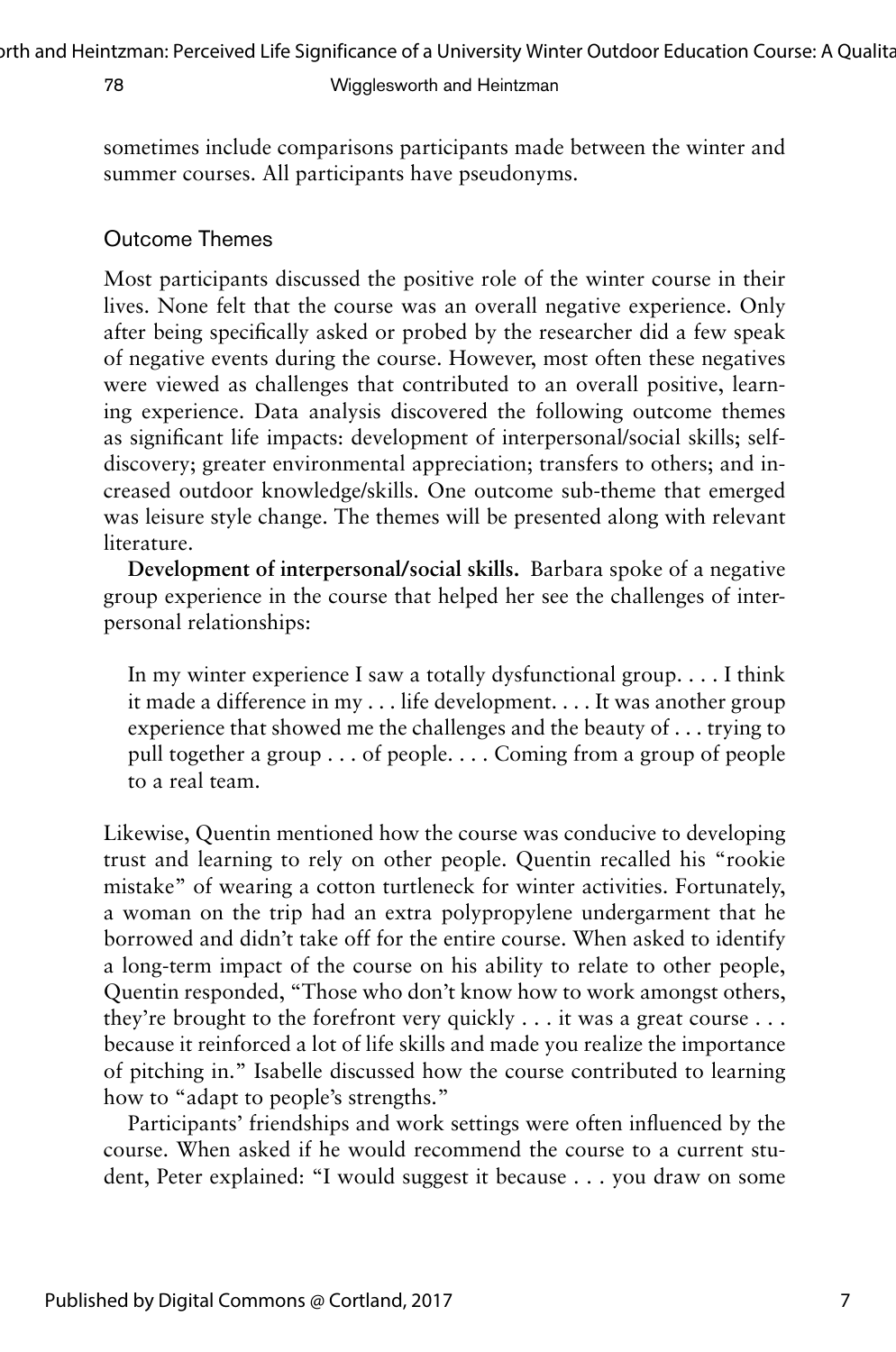#### Research in Outdoor Education, Vol. 15 [2017], Art. 6

Perceived Life Significance of a University Winter Outdoor Education Course 79

real life experiences . . . and it challenges you . . . to function well within a group and I think that, for most people, that would be a part of their work environment."

**Self-discovery.** Several respondents mentioned how the course allowed them to discover something about their selves that they had not known before. Moreover, several indicated that this self-discovery was a significant life impact that they carried with them for the rest of their lives. Peter discussed how he came to realize that he was claustrophobic during the quinzee building activity where a cave is dug in a pile of snow, which left a lasting impression: "[The course] is a really good way to sort of test yourself. . . . I never knew that I was claustrophobic and that was a big discovery on my part. . . . You learn some things about yourself . . . certainly when you're thrown into that type of environment." Elaine spoke of how the winter trio experience made a difference in her life and gave her the self-confidence needed to move to Western Canada:

We were three girls, just the three of us  $\dots$  no tent, nothing. We  $\dots$ had to make our own shelter and . . . we just made it. . . . It was icy rain all night . . . but we still managed to start the fire . . . and we laughed a lot. . . . It *made a difference in my life* because after university I taught three years in high school and I was . . . back into normal society in some ways, and I was, like, no, that's not what I'm looking for, so . . . it gave me the self confidence that I would be able to do it. I had done a lot of winter camping before but . . . not in a rained-on shelter, so I . . . moved out West. I bought myself a van and I lived in my van for six years.

In terms of the long term impact on her self-understanding, Barbara replied: "What it confirmed is that I like to be outside, that I need fresh air, and I need those moments of quiet, and the nurturing effect of nature." The above quotations indicate several participants viewed self-discovery as a lasting impact of the course.

**Environmental appreciation.** Several participants commented on how the course brought about a perceived change in their appreciation for the environment, nature and the outdoors. For example, Aaron spoke of how the course changed his perspective and gave him a "positive outlook on winter" that continues to influence how he perceives cold weather today. Randy remarked: "The winter camping in particular, really challenged me to think of the winter as an opportunity rather than as a liability. . . . I had a much deeper appreciation for the environment after that." Quentin recalled being awakened on his trio by a white-tailed deer in his campsite.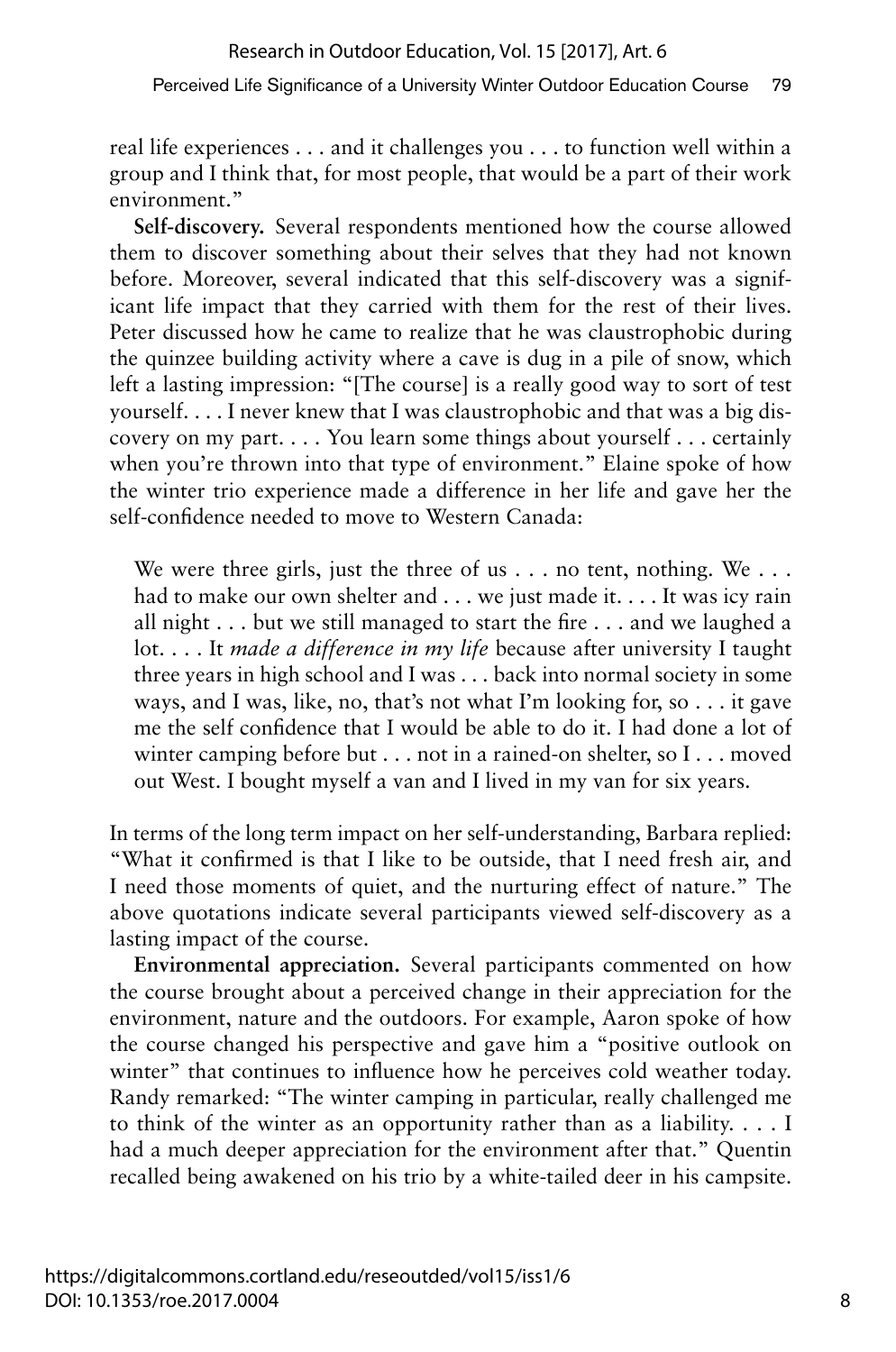He described the encounter as one that gave him an appreciation for how hard animals work to survive in nature. Quentin went on to explain that nature is "something you really need to learn to respect and appreciate and kind of be in awe of." For him, this experience and others, such as finding a deer carcass that had been attacked by wolves and completing an "environmental assessment" of his group's waste, made a lasting life impression with respect to environmental appreciation. Likewise, Peter spoke of how the course inspired a type of environmental appreciation:

I think your environment plays a big part of your experience. It's front and centre. . . . You're working within the environment and . . . when you're not . . . doing activities and you just got some down time, you're still very much connected to the environment. . . . In that camp setting . . . it wasn't always group settings and tasks being done. It was just that down time where it was just you and you were out there in the elements and . . . there's a great connection there that we don't have often. Those moments are very rare now. As a matter of fact, that's what I remember from the camp, and . . . it seems like a big void between then and now. . . . I don't put myself in those situations where there's that connection anymore.

In summary, participants spoke of environmental impacts of the course as significant across one's life. Compared to research on the life significance of a summer OE course offered by the same university (Wigglesworth, 2012), the winter course participants explained environmental impacts in terms of their environmental appreciation, whereas the summer course participants explained environmental impacts in terms of their environmental behaviors.

Our finding of increased environmental appreciation as a significant life impact confirms the complex nature of the relationship between outdoor experiences and subsequent environmental attitudes and behaviours. Much OE research on the environmental outcomes of outdoor excursions has found mixed results. In contrast to Haluza-Delay (2001) who found that teenage participants in a 12-day Canadian wilderness program did not translate their environmental concern into action at home, the present investigation demonstrated that a university OE experience can lead to a significant life impact on one's environmental appreciation. This longterm impact was consistent with the course objectives from the 1978 OE course syllabus such as "to develop an appreciation of nature's aesthetic qualities and adopt an appropriate attitude." Since the course was designed with these objectives in mind, it is reasonable that the theme of increased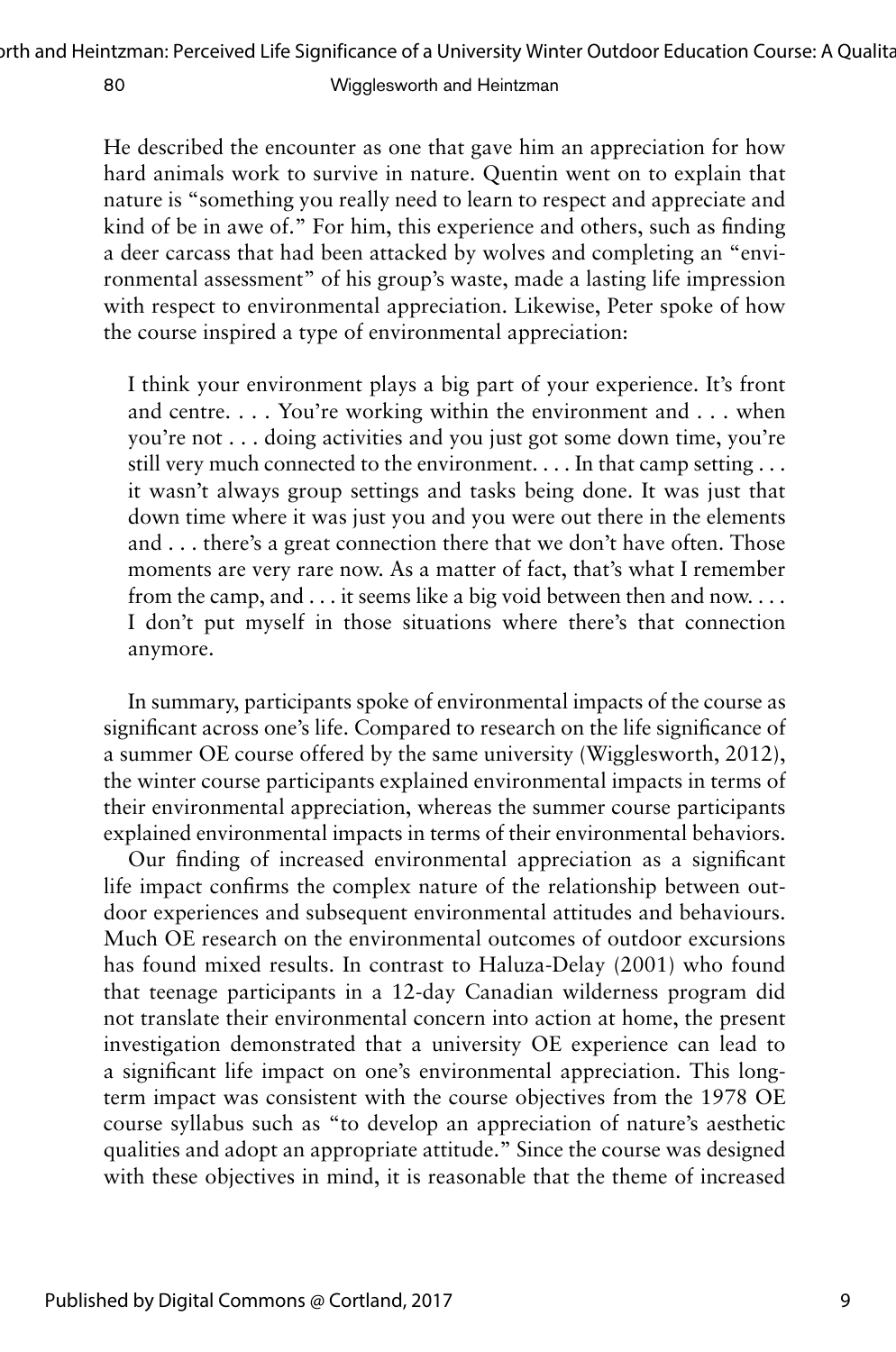environmental appreciation emerged. This increased environmental appreciation theme supports Martin's (2004) suggestion that outdoor adventure activities shape one's connectedness to the environment, and his results that adventure within OE can be a very powerful tool for developing a sense of appreciation for the natural environment.

**Transfer to others.** Another outcome theme was the transmission of knowledge and skills from the course to the participants' family, children and friends. Those who were teachers indicated transfer to their students. For example, Liam, a teacher, shared that much of the course experience was something he could give back to his students. Gabrielle, stated that she tells her daughters and her students about the skills she learned while on the course with her partner and husband: "The skills that we learned, just using them when we camp with the family. . . . There's always things you go back to, 'Oh yeah, I remember when we did this at camp' and telling the kids that . . . we learned some of this stuff when . . . Daddy and I went to winter camp." Gabrielle went on to explain the course's influence on her desire to convey outdoor knowledge and appreciation to her daughters. Gabrielle and her husband go cross-country skiing and snowshoeing with their daughters in the hopes of transmitting the importance of the "whole idea of togetherness of camping, and the tranquility, and respecting nature" that she purports were reinforced through the course. Quentin stated:

The course reinforced new skills that I learnt to teach my kids to use when we're camping, building fires, and appreciating nature. . . . Outdoor recreation is a big part of what we do every year. . . . We do snowshoeing. We do cross-country skiing. . . . We instilled that at a very young age.

Randy perceived that his experience in the winter course allowed him to feel confident in taking his friends camping in colder climates: "An interesting thing that I hadn't even thought of was by having done this I actually introduced other friends . . . because I had felt experienced, and I felt competent, and I felt safe."

None of the course objectives listed in the 1978 course syllabus mentioned sharing the outdoor skills and knowledge gained with other people after the course was completed, and yet this theme of transfer to others, including children, friends and students emerged. Not much research explores how outdoor skills and knowledge can be transferred to others outside of an OE course, and the possible ripple effects of such actions.

**Increased outdoor knowledge/skills.** For Isabelle, the experience of the snow was indelible: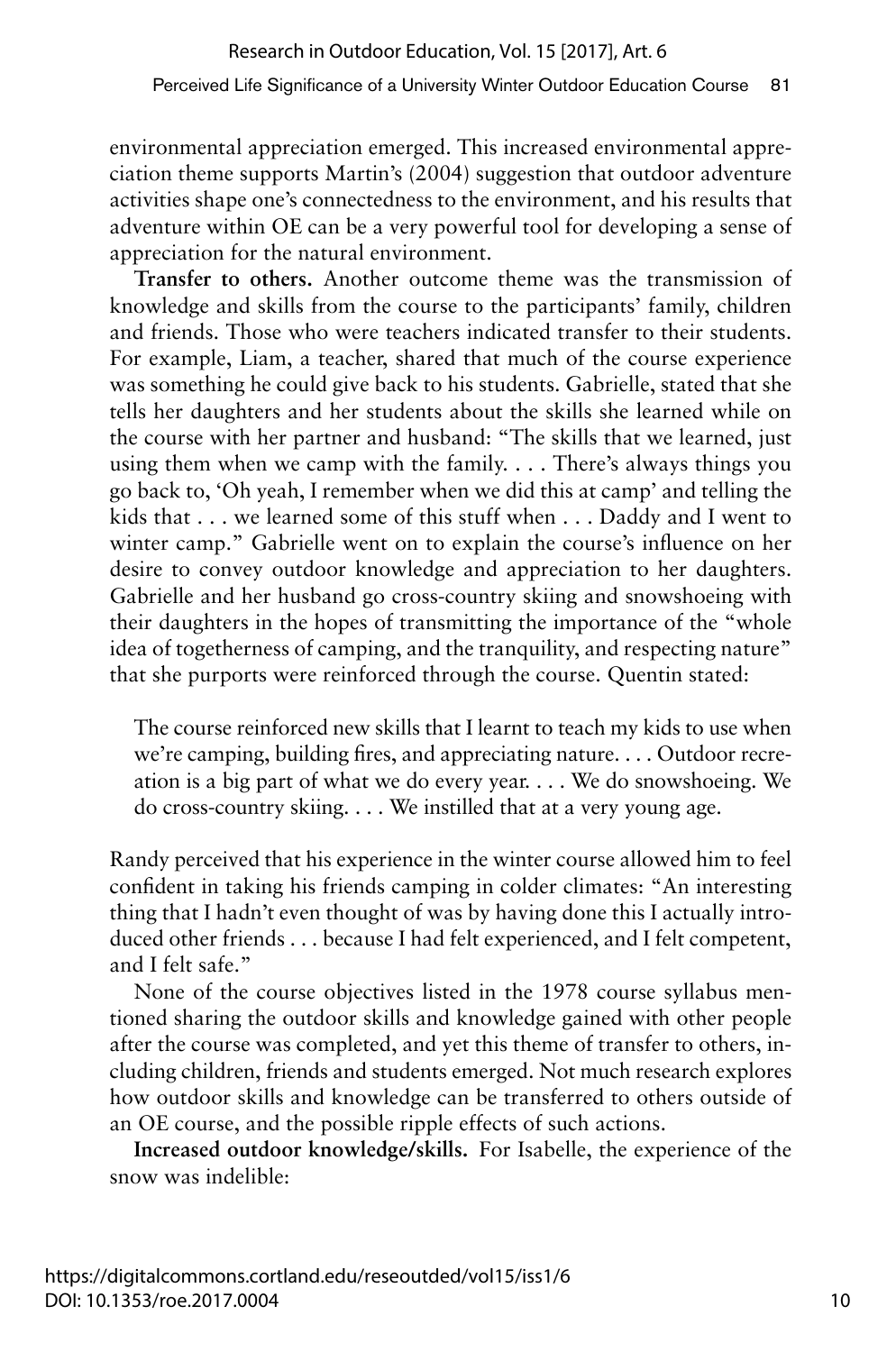It's also the experience of the snow; how to dig a hole and survive by sleeping in it. . . . How you can also build an igloo [quinzee] and sleep in it and be very warm actually. It also shows you how to adapt to Canadian outdoor living. Also . . . learning how to run with snowshoes, and run backwards with snowshoes. . . . Even though it's been decades, literally decades since I took it, I continue to . . . do outdoor activities. . . . I know how to organize myself, get dressed, what to bring, and how to think about it, and how to help others.

Quentin explained that the course gave him the confidence to survive in a winter environment due to the skills that he learnt:

Skills that you have and that the group provides to you are actually life saving skills. And knowing you can survive and you rely on each person in the group to make that survival happen, because . . . when you're out, it's minus 26. It's about survival then. When you're three days in the bush with ten people, you fall through the ice . . . you're soaking wet to the skin, you're going to get hypothermia, you're going to die. So, you need to be careful. You need to be smart about what you do. You need to know how to use your equipment properly. Bring the right equipment with you. So the knowledge they gave you to . . . bring the right stuff and to do things the right way was pretty cool. . . . You can carry that on into the rest of your life with confidence.

Therefore, it is clear that participants viewed the winter course as having a significant life impact on their outdoor knowledge and skills.

**Leisure style change.** The winter course influenced participants' leisure style; however, unlike participants in the summer OE course, there was no consensus. Therefore, this was only a sub-theme and not as significant a life impact. Leisure style refers to "overall patterns of leisure activity engagement and time usage" (Mannell & Kleiber, 1997, p. 59) and "those elements of a person's lifestyle which are perceived as leisure" (Heintzman, 1999, p. 48). Interestingly, a couple participants noted that the course helped them realize they liked to be alone in the outdoors. Because Fiona had some difficult group experiences during the course, she learnt that she was more a "loner" when it came to outdoor experiences; she enjoyed the outdoors but without "hoards of people." Isabelle reflected on how the course influenced her ability to participate in outdoor activities by herself: "It has influenced my view on outdoors, even though I used to camp, and I would camp prior to that . . . the camps just reinforced that I can do any activity regardless of the weather. . . . I learned, both the summer and the winter camps, that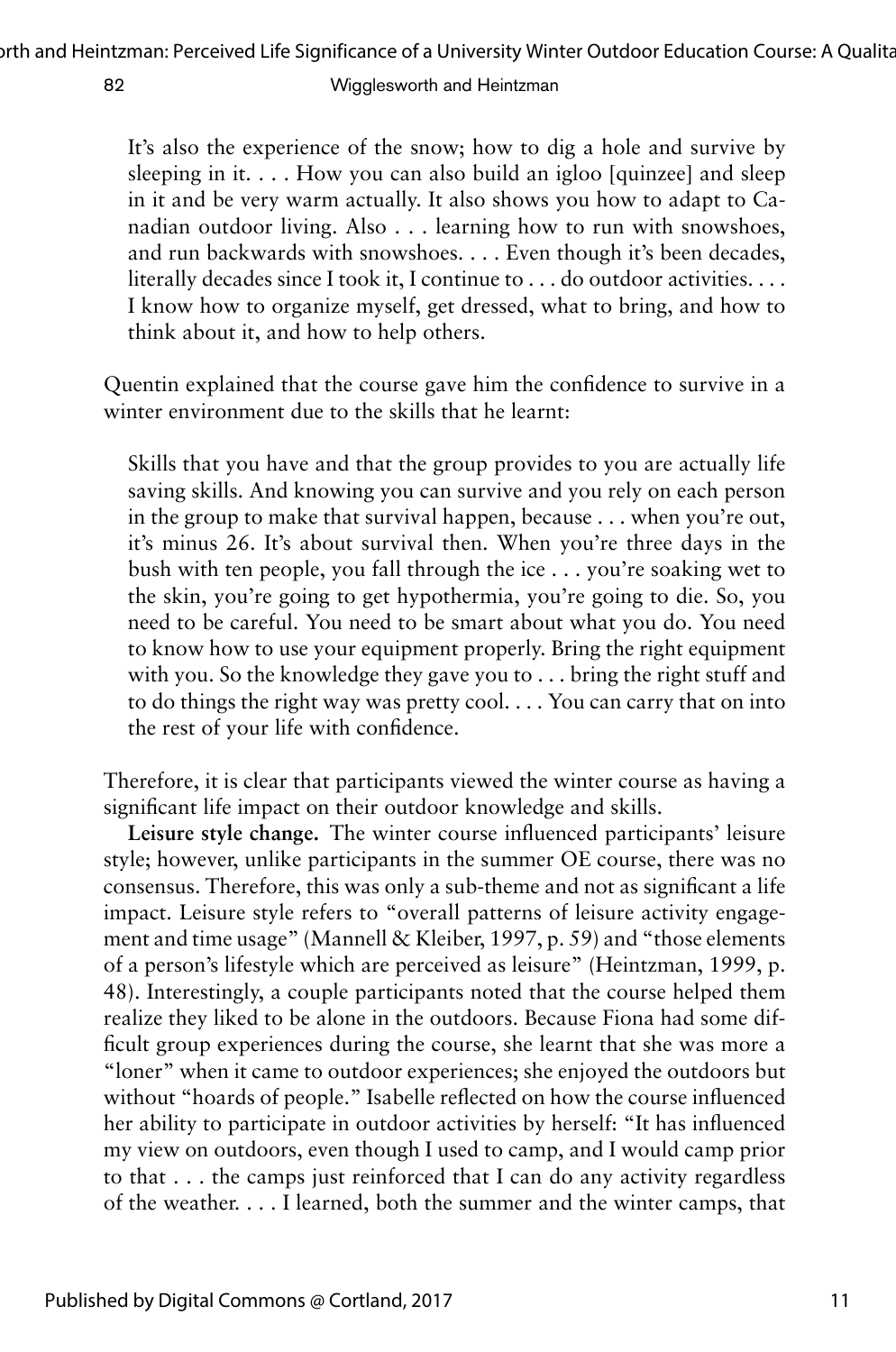#### Research in Outdoor Education, Vol. 15 [2017], Art. 6

Perceived Life Significance of a University Winter Outdoor Education Course 83

I can be left alone. I don't care." In addition, Katie mentioned that the course affected her recreational pursuits as she continued to cross-country ski and snowshoe after the course. Katie explained how the course made a difference "from a lifestyle standpoint" in that it encouraged her to spend a lot of time outdoors with her family, including winter camping: "I spend a lot of time outside [with] my family. When I had my kids, they were all outside. We camped. . . . They . . . really embrace nature, and I think a lot of it is because I really enjoyed that experience [course]."

### Process Themes

During the interviews, "how" and "why" questions were asked to probe for processes that linked specific course experiences and activities to significant life impacts. Four process themes were identified: personal growth opportunities; group experience; new or different experience; and toughness of climate/weather. While these processes overlapped with processes identified in the part of the larger study that focused on a summer university OE course (Wigglesworth, 2012), the last two processes were unique to the winter course.

**Personal growth opportunities.** Half the participants commented on how opportunities for personal growth in the course brought about a significant life impact through sub-themes of *personal challenge and/or accomplishment*, *personal reflection*, or *being pushed outside one's comfort zone.* Participants discussed how course challenges, along with the feelings of accomplishment, contributed to the course as a SLE. Quentin stated, "that winter course was a challenge, physically and mentally. If you want to prove you can do something and learn new skills for survival, it was great." Likewise, Liam viewed the winter course as a challenging but positive experience. Peter suggested the course was a "hardship" and a "character builder," but upon reflecting on the course now, he viewed it as a positive experience. Katie noted, "with winter camp, at the end . . . I had this real sense of accomplishment because that was tough." Therefore, the notion that course challenges often led to a sense of accomplishment was voiced by several participants.

A second personal growth sub-theme was personal reflection; however, there was less of a consensus that personal reflection contributed to longterm impacts compared to the summer course findings. Even still, one participant, Peter, clearly illustrated how "time to really think about things" was a memorable component of the winter course.

A third personal growth sub-theme was being pushed outside one's comfort zone. Gabrielle described her experience of the course in the following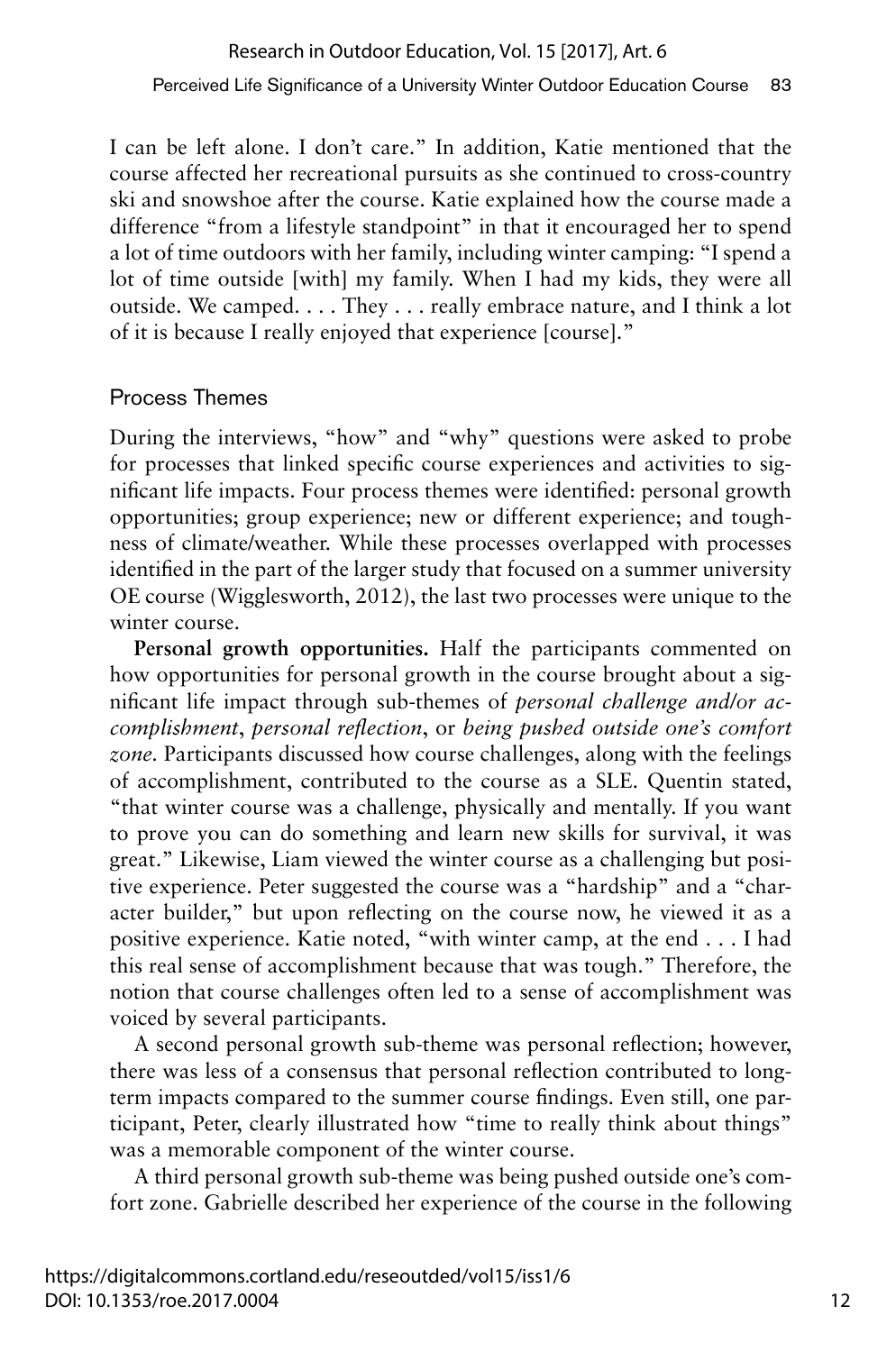way: "It challenged me a lot more, because there was a lot of stuff in the winter camping . . . really forcing me to go outside my safety zone, my comfort zone. . . . Things like . . . building the quinzee one weekend . . . then snowshoeing with a backpack for three days." Aaron mentioned how the design of the course by the instructors pushed participants outside of their comfort zone:

Part of the philosophy I think of the course was to try something different. So that was challenging in itself . . . At that age you have a tendency to do what everyone else does, and to step outside and do your own thing is stepping outside of your comfort zone. So, that, everything you did in that course was putting you . . . out of your comfort zone in some ways.

In summary, participants' felt personal growth opportunities led to significant life impacts.

**Group experience.** With respect to the second process theme, participants discussed the importance of conflict resolution, teamwork, communication, as well as how the bilingual nature of the course had a bearing on their outdoor experience. For example, Peter suggested that the group experience offered opportunities for team building: "The group dynamic was very good and . . . I don't think it was just my group. . . . The weather was a letdown and yet it didn't bring everybody down. . . . It was . . . really good team building." Peter discussed the benefits of "interacting with people," and how "learning to make concessions" would not have been the case had it been "a regular class setting." Liam remembered a scenario in which he was in a group of 12 and one woman couldn't keep pace in the heavy snow conditions; he recalled telling some of the members that they should slow down so that she would feel encouraged walking with the group. Liam explained how this experience of learning to work as a team was applicable to his job as a teacher:

I realized that even if I was . . . maybe stronger than the other girl, that being a group made a difference for her. . . . At the end of that camp . . . they mentioned her efforts, because she had struggled but she had worked hard and she got, like us, from Point A to Point B. . . . At that point I realized that when you do stuff as a group . . . when you work together, it's much easier. It's much faster. . . . I applied that when I teach, especially when I find that some students have a harder time. . . . That moment was very important for me.

It is evident that the group experience facilitated significant life impacts.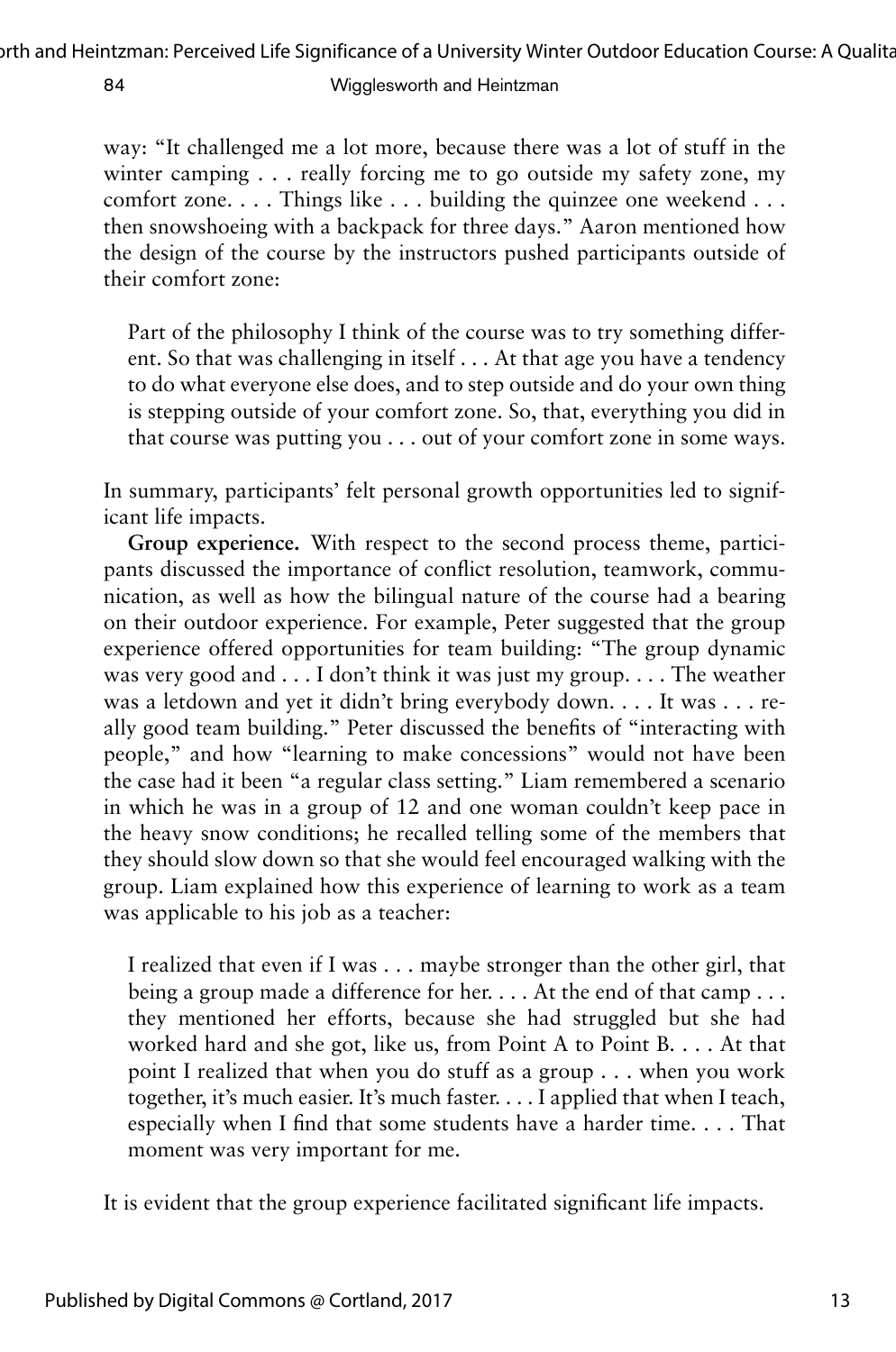Participants alluded to how the bilingual nature of the course contributed to a SLE, and this was categorized as a sub-theme under the group experience process theme. One Anglophone participant who could also speak French, felt that the course offered great "leadership opportunities" in her second language. Another noted how she enjoyed the use of French during the course and continues to practice it today. One Francophone participant, Elaine, observed that the bilingual make-up of the course encouraged the long-term impact of effective team work skills. Another claimed the course's bilingualism impacted her lifestyle, career and cultural awareness. Randy, one of two Anglophones on his course, discussed the cultural significance of the bilingual character of the course. For him, it was a "phenomenal cultural experience" that encouraged his eventual move to Quebec where he continues to live. Therefore, the bilingual setting of the course was influential.

This finding of group experience as a process theme supports previous research (Conrad & Hedin, 1981; Goldenberg, McAvoy & Klenosky, 2005; McKenzie, 2000, 2003; Witman, 1995). A review of adventure education program outcomes identified the mutual exchange that evolves within a group as an important factor in the personal growth of group members (McKenzie, 2000). Likewise, in the current study, as participants progressed through the winter course, they realized they were dependent on their fellow students, and consequently, they learned to cooperate and capitalize on the strengths of each group member.

**New or different experience.** Several participants described the course as an unfamiliar experience that stood out in their lives. Sometimes participants connected this feeling of experiencing something unknown with being outside of their comfort zone. Therefore, this new experience theme was linked and an extension of the "being pushed outside one's comfort zone" theme. Gabrielle observed, "I'd *never winter camped before*, where I'd summer camped a lot." This made her feel like she was forced outside her comfort zone. In regards to the winter snow activities, Gabrielle noted, "just something I'd never done. . . . I'd done the odd couple hours here, couple hours there, but never like that . . . so that was huge for me to do that stuff." Similarly Katie explained, "winter camping was a really neat experience. It was very different. . . . You're outside, and you're with the elements . . . so it's neat."

Respondents who participated in both summer and winter courses were asked to compare the life impact of each course. Heather answered: "The winter one was more significant because I *hadn't done that before*." Likewise, Isabelle identified the uniqueness of the winter course as a rea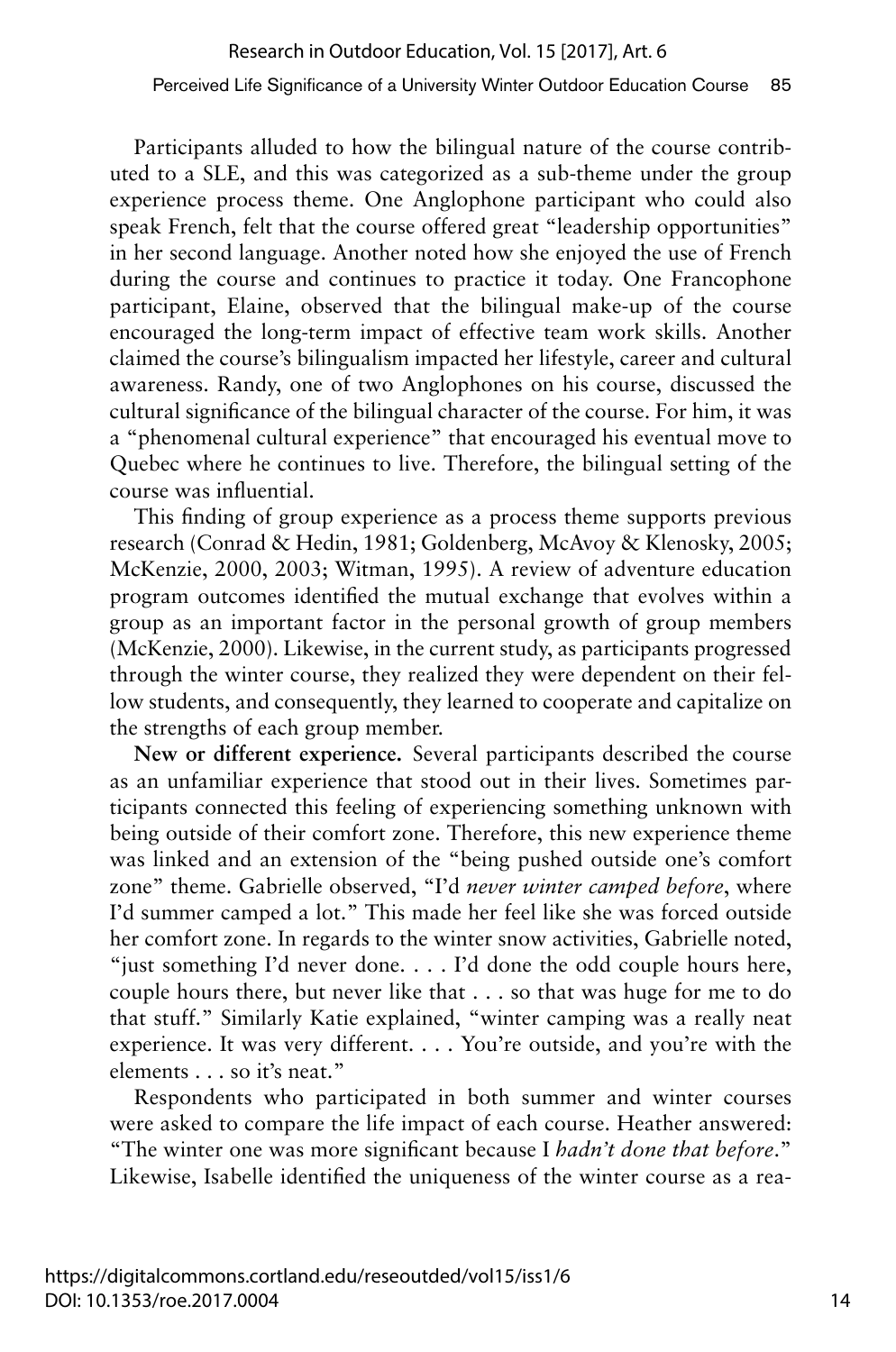orth and Heintzman: Perceived Life Significance of a University Winter Outdoor Education Course: A Qualita

86 Wigglesworth and Heintzman

son why it was perceived as having a "bigger impact" than the summer course:

How many people will just go out and camp in the snow versus camping in the summer? I think everyone probably at one time in their life pitched a tent . . . or built a fire and had marshmallows . . . or sat by a lake. But during the winter, how many people literally will spend the night outside? And not in a cabin. I think that is probably the biggest gift, to know what you can do with our conditions. . . . It takes more coordination, but I was able to enjoy afterwards any evening snowshoeing or cross-country skiing or downhill skiing or skating regardless of the weather.

This perceived novelty was one of two process themes unique to the winter course as compared to the summer course. The finding that participants perceived the novelty of the course as contributing to significant life impacts substantiates Daniel's (2005) suggestion that a new or extraordinary event enhances the significance of the event. Life experiences can be significant because they are outside the bounds of the normal routine. With respect to Daniel's (2003) classification of what makes a life experience significant, an event that is "outside the bounds of normal routine" (p. 73) was listed as one of the top factors enhancing a participant's perception of life significance. This study's finding of a new or different experience as a process contributing to a SLE is also consistent with Duerden, Taniguchi, and Widmer's (2011) discovery that the novelty of setting and activities contributed to observable identity development gains in a youth adventure program, McKenzie's (2003) finding that the unfamiliarity of the environment influenced course outcomes, and Hastie's (1995) observation that 14 and 15-year-old adventure program participants were most likely to select activities they considered *novel*, fun or exciting.

**Toughness of climate/weather.** Another process theme was that the winter course was *tough* with respect to weather and climate. When asked if she thought the life significance of the winter course would be similar or different than the summer course, Heather replied: "It's harder, because of the weather. . . . It was very cold. I think that respect you get for nature and for how you have to be smart about it or ... you're not going to be around.... I think that was much more evident in the winter course. . . . You had to take better care of yourself. You had to prepare better. You had to think more." Peter also thought the winter course was a greater challenge: "I think on the winter course . . . the weather . . . made it a little tougher." Barbara echoed: "You get cold, you're wet, and we had bad weather for the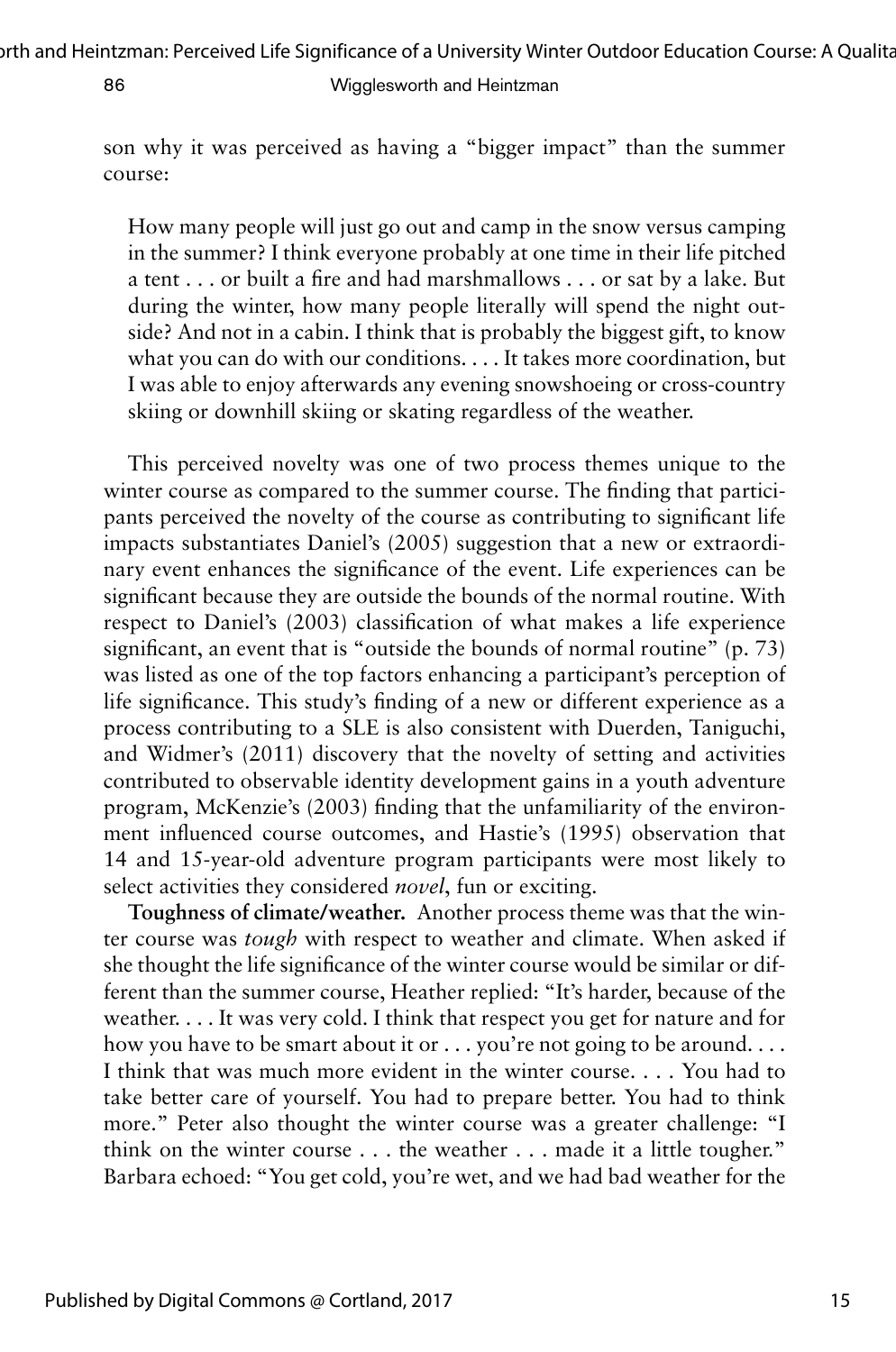Perceived Life Significance of a University Winter Outdoor Education Course 87

winter camp.... In the summer it was an easy ride." For Fiona "toughing it out" gave the opportunity to learn a "lifelong lesson" about herself. When asked, "would you say that the life impact for you was similar or different than the summer course," Fiona answered:

More, a lot more because it's much, much tougher. . . . In the summer, you're not going to freeze to death. It could be raining but we're still not going to get sick.... It could be unpleasant, uncomfortable, but... the winter was a lot more uncomfortable, a lot more of the extreme, so you learn a lot more about yourself and *toughing it out.* And then being around people in these extreme situations when. . . . someone is near the edge—how do you bring them back? That was certainly a more *lifelong lesson about yourself* and about being in a group and how tough you can be or not tough.

The winter course was also viewed as more dangerous. Derek mentioned that any "omission in your planning or any mistake" led to a "higher level of discomfort" in the winter course. He insisted that "there's a higher price to pay if you make a mistake in winter camping. . . . Poor planning was costlier in the winter."

The finding of toughness of climate/weather, the second process theme to be unique to the winter course, reflected Daniel's (2003) suggestion that a life experience is significant due to its nature or magnitude. Placing someone in a stressful situation can change one's perception of his/herself. Svoboda et al. (2015) discovered that the winter landscape of an experiential education course encouraged participants to work hard to survive and to learn to be in harmony with their bodies. This theme also aligns well with Jirásek and Jirásková's (2014) discovery of their respondents' perceived fear of overcoming natural elements; their participants repeatedly articulated their apprehension in regards to whether they would be able to cross the mountains. With regard to self, Bandura's self-efficacy theory (1977) suggests that mastering difficult tasks increases the participant's confidence that he or she can accomplish other meaningful tasks successfully. McKenzie (2003) observed that pleasant weather can lead to increases in students' self confidence and indirectly affect course outcomes by affecting students' motivation while on their course. Bearing in mind the aforementioned investigations, it is reasonable to presume that the toughness of the climate/ weather was an obstacle in the winter course that influenced participants' perception of significant life impacts.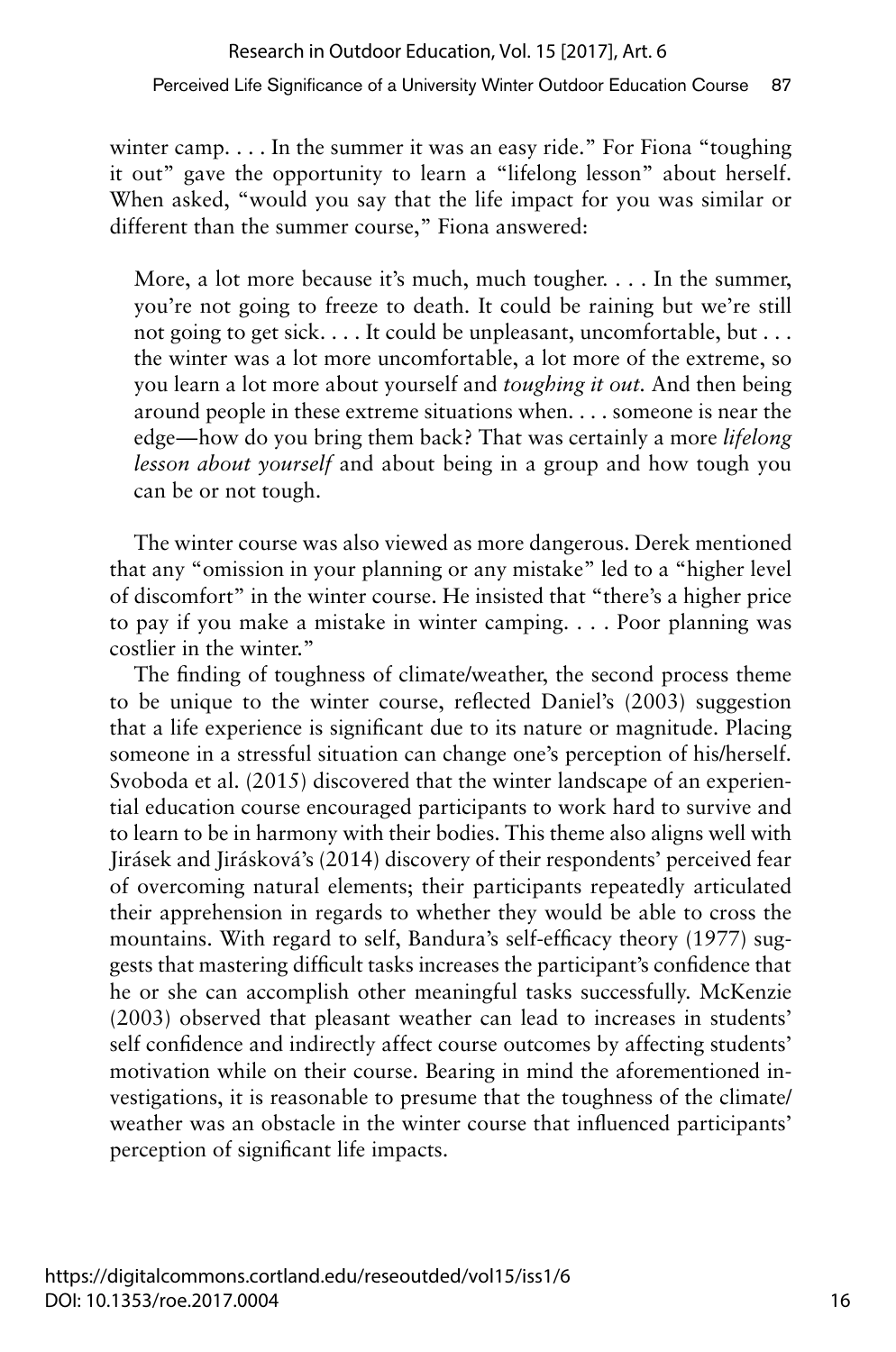## The Course as Confirmation or Reinforcement

Beyond the outcome and process themes, another sub-theme was that the winter course reinforced already-held beliefs about the outdoors. Barbara mentioned how she was already impervious to the winter environment because she grew up in a northern town in Quebec. She understood herself as accustomed to winter activities. Fiona stated that she was familiar with winter activities upon enrolling in the course; therefore, for her, the course was more about surviving the cold weather. When asked if the course influenced his leisure and recreation practices, Quentin answered:

It would influence by *reinforcing*. . . . I was already doing it, so it just made me want to continue. . . . It's just a matter of here's the right gear to wear, and here's the right equipment, and this is how you protect yourself with what you wear. . . . Again, I think *reinforcing* is probably the biggest thing. Because my whole lifestyle was pretty much that way already, and that's . . . one of the reasons . . . which led me to take the course.

For Quentin, the course was not a new experience: "I was brought up that way with my parents. The course reinforced new skills that I learnt to teach my kids to use when we're camping, building fires, and appreciating nature, and all that stuff." Therefore, the course was not a SLE for all participants. Although a majority of participants did express that the course was a SLE, it seems that for a few experienced outdoors people, the course confirmed their views about their recreational activities, outdoor skills and overall lifestyle.

The notion of the course as a reinforcement reflects Ewert and Sibthorp's (2009) idea of confounding variables. Confounding variables can potentially affect *what* and *how* participants learn from an OE program, and *how* they report what they learned from the program. For participants who spoke of their extensive previous outdoor experiences before enrolling in the course, it is possible that their pre-experience may have affected how they constructed the meaning of the course, and more importantly, how this course was understood with reference to their entire lives.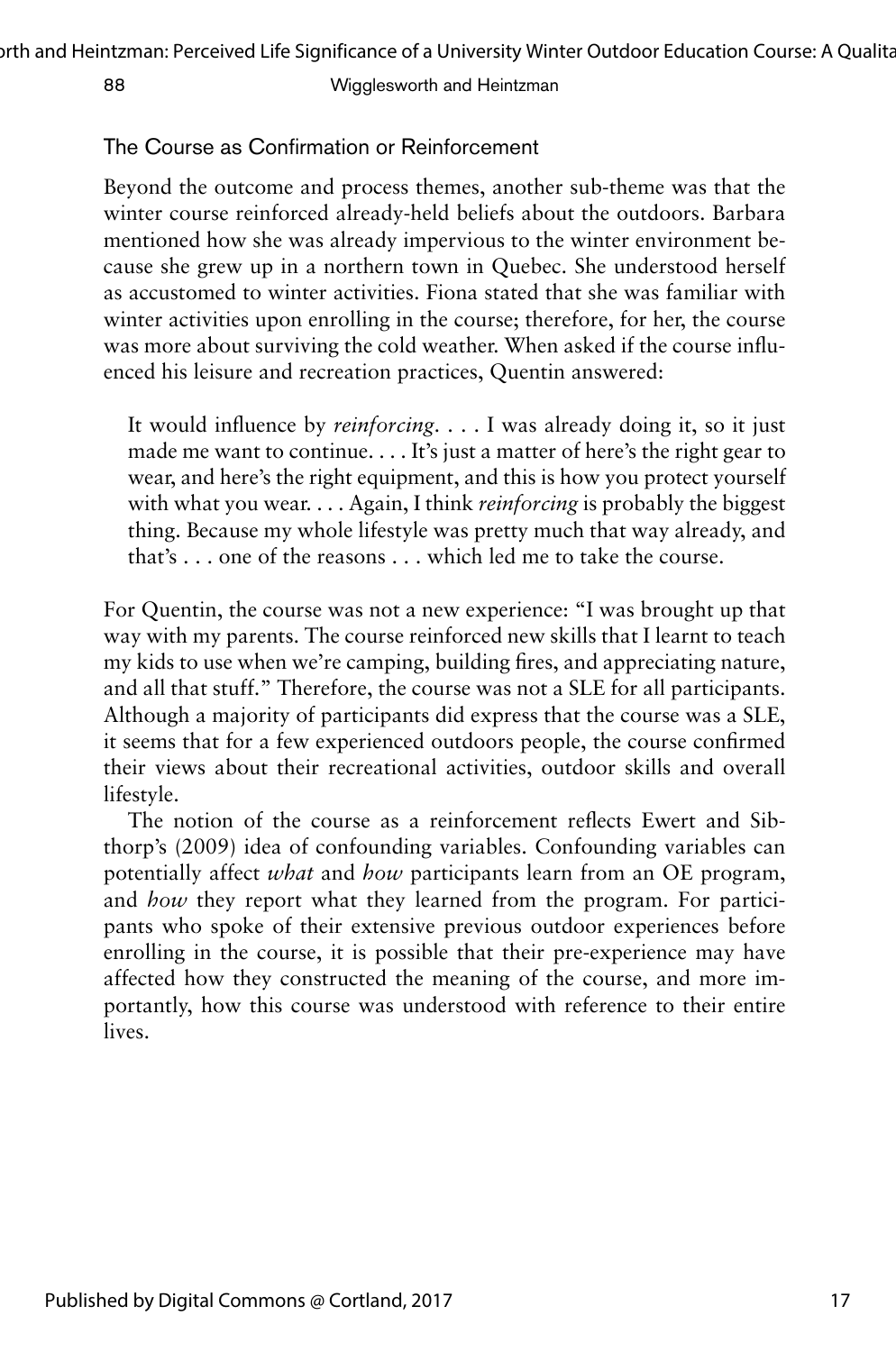Research in Outdoor Education, Vol. 15 [2017], Art. 6

Perceived Life Significance of a University Winter Outdoor Education Course 89

#### **Conclusion**

There are a few limitations to this study. First, there is the possibility that participants' memories of the winter course have been distorted during the intervening years (Kellert, 1998). Second, the participants that came forward all had an overall positive experience of the winter course, and the results may have differed if they had perceived a more negative experience. Third, this research was situated within a specific population and time period, which has consequences for the generalizability of the results. Finally, the current investigation relied upon self-report in the semi-structured interviews, and for some researchers and practitioners, participants' subjective experiences are seen as less informative than objective measures.

More research is needed to understand the dynamics of the life significance of OE programs. Future research could explore different age groups, programs and climates across the outdoor spectrum, as this study focused on one university program offered in a winter setting. By analyzing different groups' perceptions, future research may conclude that learning environments must be adapted to diverse groups. More research still needs to be conducted on the *processes* that link an OE course to a SLE, as this area of research is still in its infancy. Finally, the OE field warrants more research on how the winter landscape influences one's perception of a SLE. The opportunities that a novel and tough winter OE course may offer participants for self-discovery, environmental appreciation and social skills require more exploration.

The most important implications arising from this study relate to OE programming. The research results suggest the benefits of OE in university settings and the value of the cold, wintry outdoors as a classroom; however, the notion of the toughness of climate is influenced by individuals' prior outdoor experience and their perceived comfort zone. By isolating the processes and conditions that enhance the impacts of outdoor experiences, the current study adds to the knowledge base for prescribing conditions and program activities that more effectively promote these long-term impacts. For example, the evidence provokes discussion of how to transfer knowledge to participants' lives and careers, how to foster interpersonal development through group initiative activities, and how to cultivate personal growth through instances of challenge and reflection in tough winter landscapes. OE professionals have a role to play in educating people to understand the life-significance of a university OE course.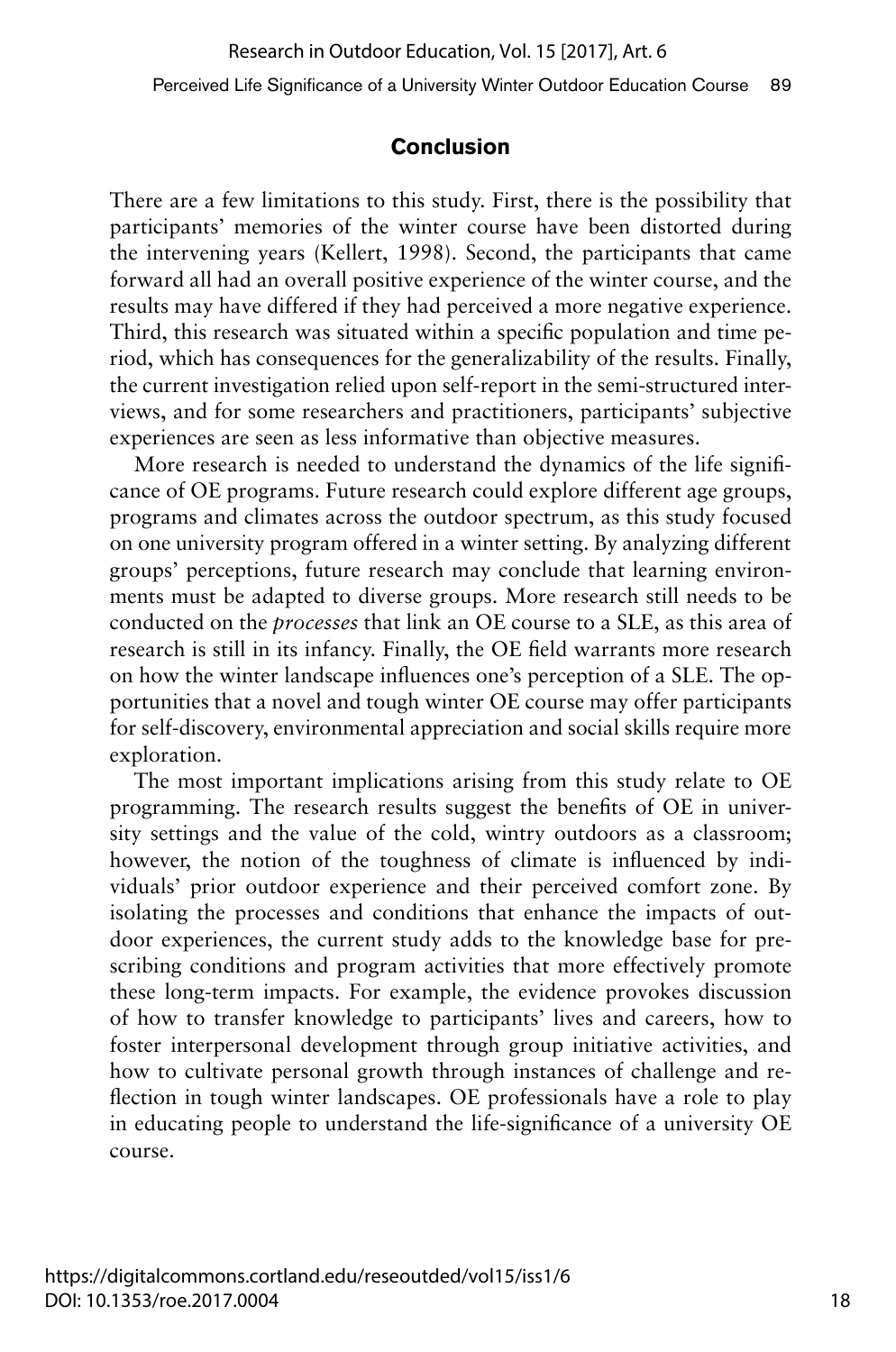orth and Heintzman: Perceived Life Significance of a University Winter Outdoor Education Course: A Qualita

90 Wigglesworth and Heintzman

#### **References**

- Baldwin, C., Persing, J., & Magnuson, D. (2004). The role of theory, research, and evaluation in adventure education. *Journal of Experiential Education, 26*(3), 167–183.
- Bandura, A. (1977). Self-efficacy: Toward a unifying theory of behavioral change. *Psychological Review, 84,* 191–215.
- Bogner, F. (1998). The influence of short-term outdoor ecology education on long-term variables of environmental perspective. *Journal of Environmental Education, 29*(4), 17–29.
- Brown, M. H. (1989). Transpersonal psychology: Facilitating transformation in outdoor experiential education. *Journal of Experiential Education, 12*(3), 47–56.
- Chawla, L. (2006). Research methods to investigate significant life experiences: Review and recommendations. *Environmental Education Research, 12*(3), 359–374.
- Conrad, D., & Hedin, D. (1981). National assessment of experiential education: Summary and implications. *Journal of Experiential Education, 4*(2), 6–20.
- Corbin, A., & Strauss, J. (1990). Grounded theory research: Procedures, canons, and evaluative criteria. *Qualitative Sociology, 13*(1), 3–21.
- Daniel, B. (2003). *The life significance of a spiritually oriented Outward Bound-type wilderness expedition*. (Unpublished doctoral dissertation). Antioch University New England, Keene, NH.
- Daniel, B. (2005). The life significance of a wilderness solo experience. In C. E. Knapp & T. E. Smith (Eds.), *Exploring the power of solo, silence*  and solitude (pp. 85–102). Boulder, CO: Association of Experiential Education.
- Daniel, B. (2007). The life significance of a spiritually oriented, outward bound-type wilderness expedition. *Journal of Experiential Education, 2*(3), 386–389.
- Duerden, M., Taniguchi, S., & Widmer, M. (2011). Contextual antecedents of identity development in an adventure recreation setting: A qualitative inquiry. *Journal of Experiential Education, 33*(4), 383–387.
- Ewert, A., & Sibthorp, J. (2009). Creating outcomes through experiential education: The challenge of confounding variables. *Journal of Experiential Education, 31*(3), 376–389.
- Glaser, B., & Strauss, A. (1967). *The discovery of grounded theory: Strategies for qualitative research*. Chicago, IL: Aldine Publishing.

Goldenberg, M., McAvoy, L., & Klenosky, D. (2005). Outcomes from the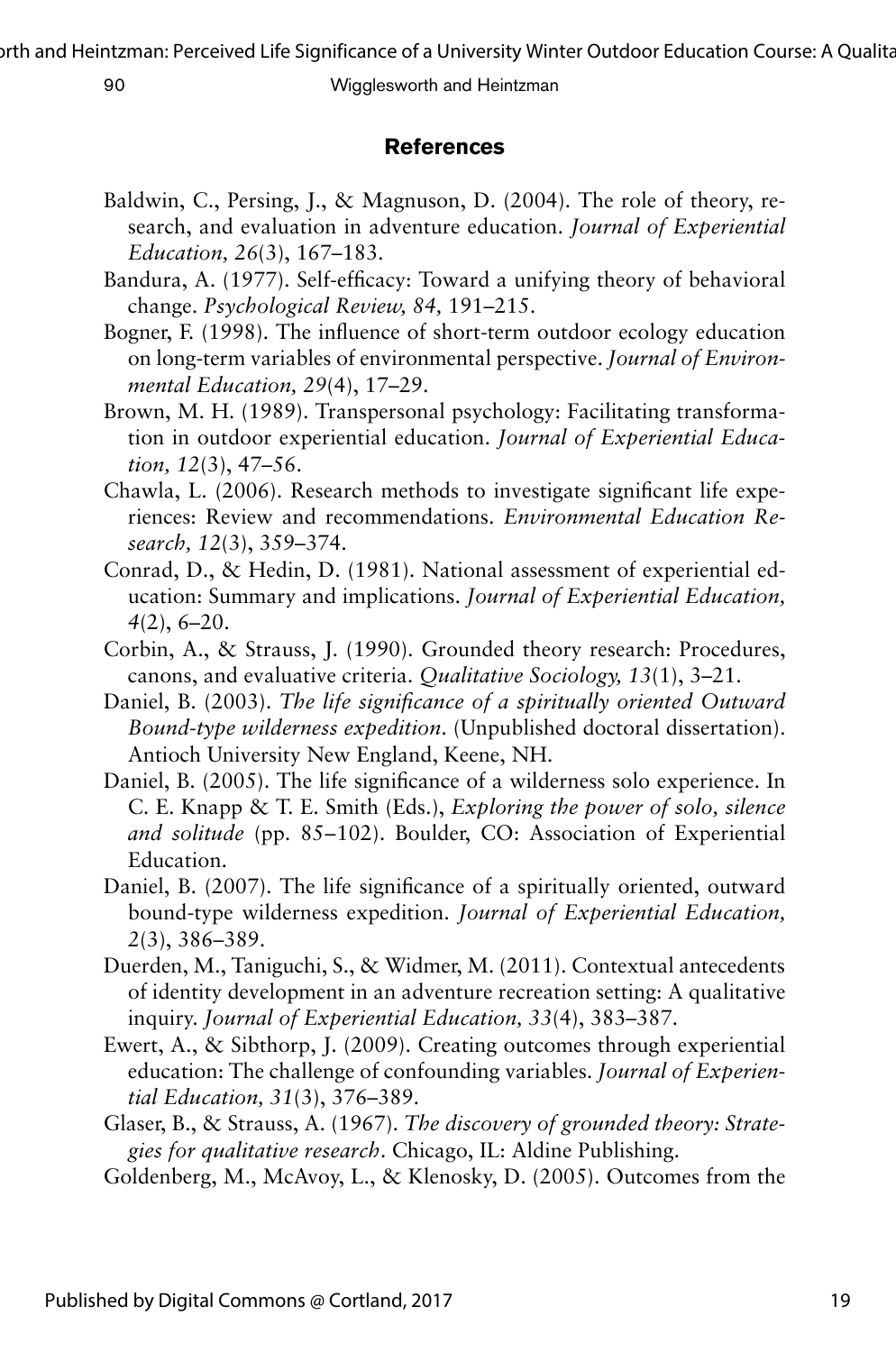Perceived Life Significance of a University Winter Outdoor Education Course 91

components of an Outward Bound experience. *Journal of Experiential Education, 28*(2), 123–146.

- Freeman, P. A., Richards, A. L., & Taniguchi, S. A. (2005). Attributes of meaningful learning experiences in an outdoor education program. *Journal of Adventure Education and Outdoor Learning, 5*(2), 131–144.
- Haluza-Delay, R. (2001). Nothing here to care about: Participant constructions of nature following a 12-day wilderness program. *Journal of Environmental Education, 32*(4), 43–48.
- Hastie, P. (1995). An ecology of a secondary school outdoor adventure camp. *Journal of Teaching in Physical Education, 15*(1), 43–47.
- Heintzman, P. (1999). *Leisure and spiritual well-being: A social scientific exploration.* (Unpublished doctoral dissertation). University of Waterloo, Waterloo, Canada.
- Henderson, K. A., & Bialeschki, M. D. (2002). *Evaluating leisure services: Making enlightened decisions* (2nd ed.). State College, PA: Venture.
- James, W. (1902). *Varieties of religious experience.* New York, NY: The Modern Library.
- Jirásek, I., & Jirásková, M. (2014). Winter wandering on snow shoes as a non-religious pilgrimage. *Ido Movement for Culture. Journal of Martial Arts Anthropology, 14*(2), 47–51.
- Kellert, S. R. (1998). *A national study of outdoor wilderness experience*. Washington, DC: National Fish and Wildlife Foundation.
- Loder, J. E. (1989). *The transforming moment.* Colorado Springs, CO: Helmers & Howard.
- Mannell, R., & Kleiber, D. (1997). *A social psychology of leisure*. State College, PA: Venture.
- Martin, P. (2004). Outdoor adventure in promoting relationships with nature. *Australian Journal of Outdoor Education, 8*(1), 20–34.
- Maslow, A. (1964). *Religions, values and peak experiences.* New York, NY: Penguin.
- McKenzie, M. (2000). How are adventure education program outcomes achieved? A review of the literature. *Australian Journal of Outdoor Education, 5*, 19–28.
- McKenzie, M. (2003). Beyond the Outward Bound process: Rethinking student learning. *Journal of Experiential Education, 26*(1), 8–23.
- Patton, M. (1990). *Qualitative evaluation and research methods.* Newbury Park, CA: Sage.
- Priest, S. (1988). The ladder of environmental learning. *Journal of Adventure Education, 5*(2), 23–25.
- Priest, S. (1999). The semantics of adventure programming. In Miles, J., &